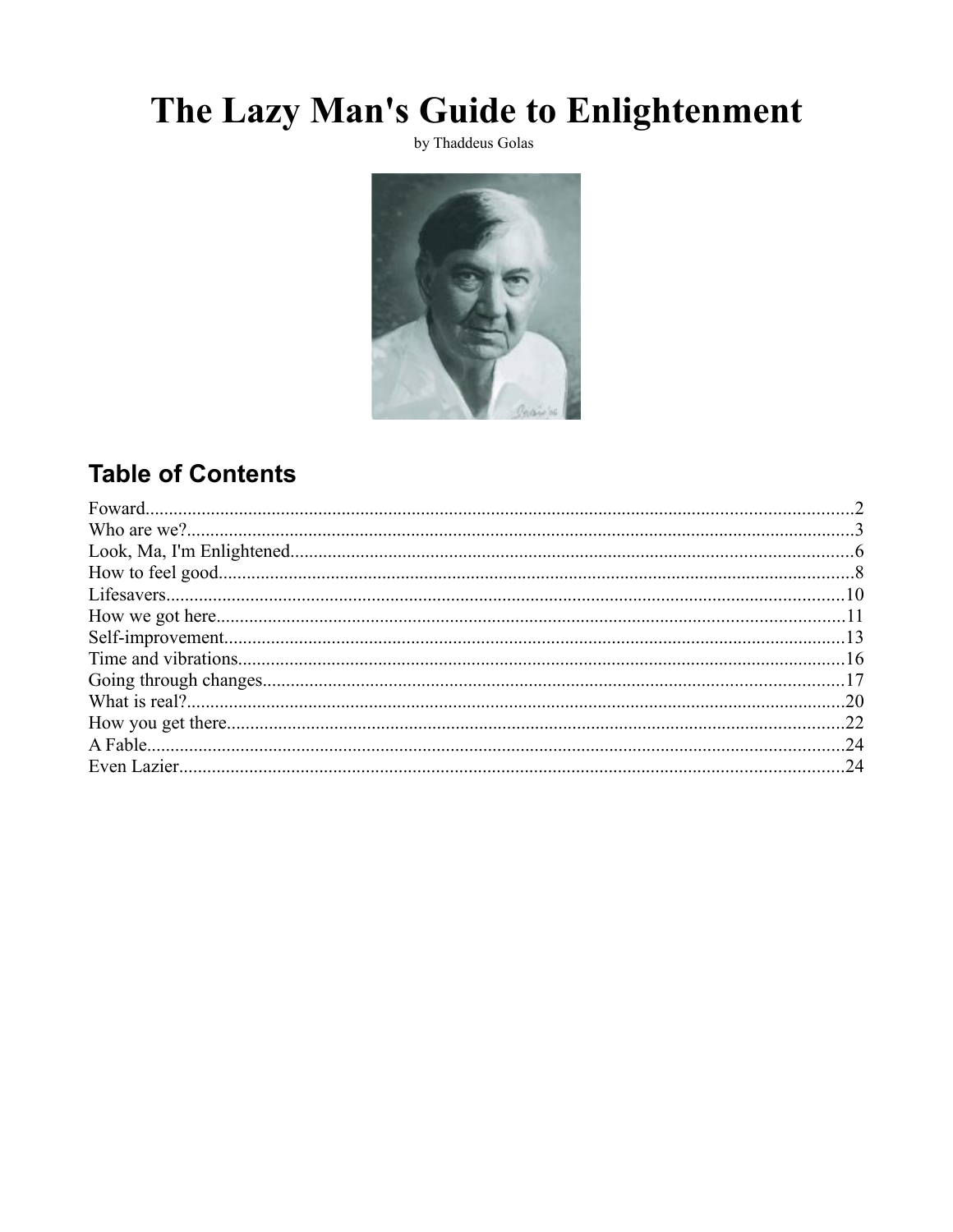## **Foward**

I am a lazy man. Laziness keeps me from believing that enlightenment demands effort, discipline, strict diet, non-smoking, and other evidences of virtue. That's about the worst heresy I could propose, but I have to be honest before I can be reverent. I am doing the work of writing this book to save myself the trouble of talking about it.

There is an odd chance that this is what someone needs to read in order to feel better about himself. If you are a kind person and want to know what to expect when enlightenment strikes and why it comes to you, with or without psychedelic help, this is for you.

These are the rules of the game as I see them. I realize that many of us are opening up very fast these days, and one of the most common delusions we face is the belief that our sense of revelation is unique. The feeling of knowing the truth is not enough. My intention is not to pretend final truth, but to suggest certain simple attitudes that will work for anybody and stay with you in the most extreme freak-out or space-out, even when your mind is completely blown. These attitudes are so simple that I'm surrounding them with a picture of the universe to show why they work even when you don't believe they will.

The universe is so vast and complex that if we needed books like this to become enlightened, we'd never make it. But on the other hand the universe is so simple in design that there's no reason for anyone to be puzzled or unhappy. It's easy to control your existence, no matter how complicated it looks. I've abandoned the idea of writing this a number of times, on the ground that people didn't know it because they didn't want to. But in the end there is no more reason for not writing it than there is for writing it.

I am writing what I will want to read someday when I am stuck in a weird place. Several times on bummers I've thought: What could I say to someone in this state of mind that would mean anything? That's the kind of testing this information has had. There isn't a line in this book that is there just because it sounds beautiful. The information is practical and reliable. It has taken me and others safely through some extreme states of mind, and can be reduced to a few phrases that are simple enough to recall in any crisis.

The first chapter begins with a briefly stated idea about how the universe is made, and the rest of the book discusses our lives from that viewpoint. It is a far-reaching idea, extending into every field of knowledge, and since it took me many years to get it straight, I cannot expect that anyone else should casually accept it. All I can do is ask that you play the idea game, see where it leads, and check it out against what you know. What has to be true for the universe to look to us as it does? Is there a credible bridge between matter and spirit? Like many people, I wrestled with such concerns for years, and this book contains some of the conclusions. Perhaps these conclusions will be meaningful to you only if you follow your own process of checking and proving. If so, the first chapter contains all you will need to keep you busy for a long time. On the other hand, if all you want is a handy trip guide, you'll find that, too.

I'm really not expecting anyone to take these sentences and expand them again into a feeling of realization. But if one of you whom I never hear about gets a little higher and happier, then I would write all this again a thousand times over. I hope you find the vibrations pleasant.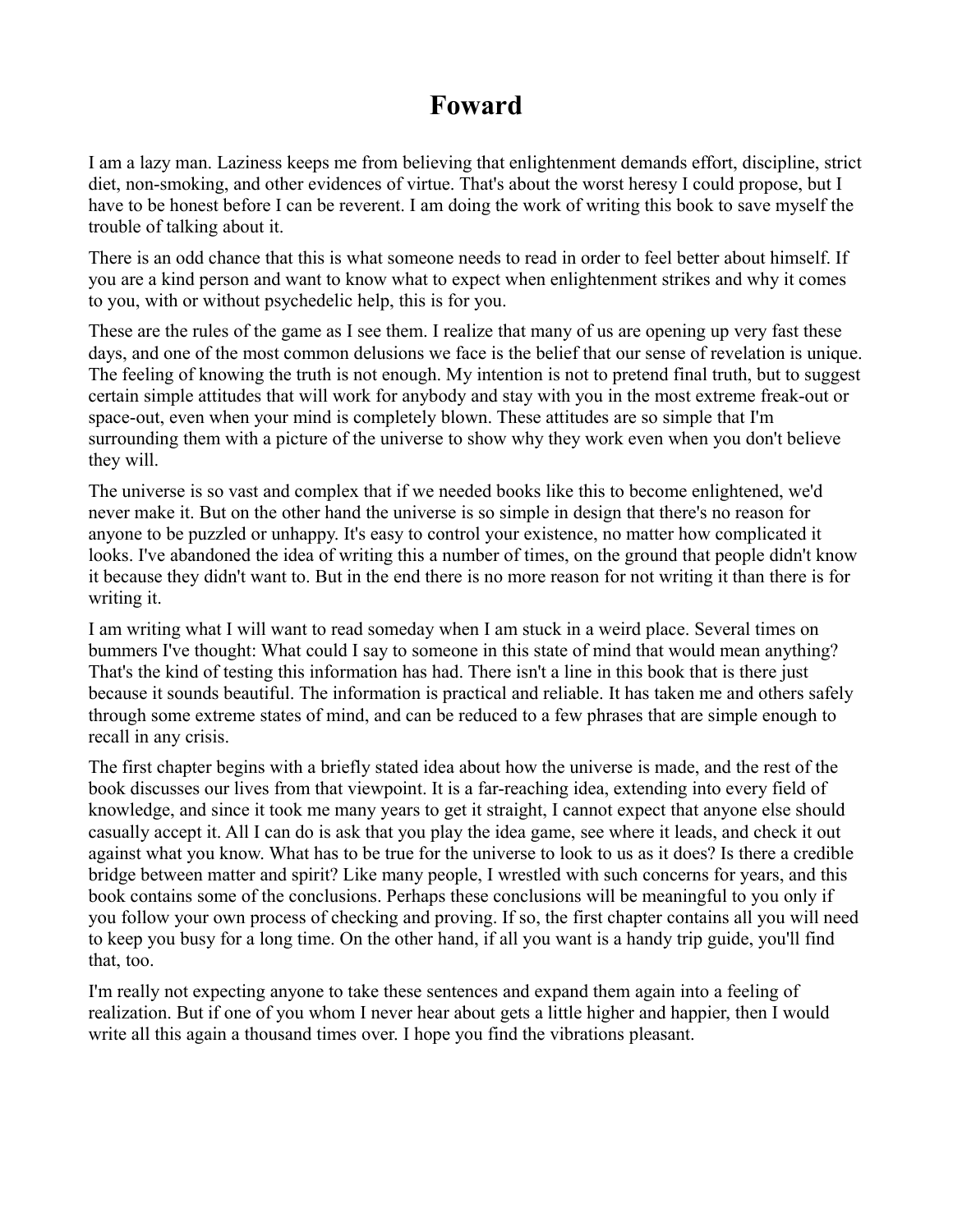# **Who are we?**

We are equal beings and the universe is our relations with each other. The universe is made of one kind of entity: each one is alive, each determines the course of his own existence.

That is really all you need to know to understand this book or write your own. Everything I say has its roots in that first paragraph, and it is possible to resolve any question by going back to it and thinking it through for yourself.

The universe is made of one kind of whatever-it-is, which cannot be defined. For our purpose, it isn't necessary to try to define it. All we need to do is assume that there is only *one kind* of whatever-it-is, and see if it leads to a reasonable explanation for the world as we know it.

The basic function of each being is expanding and contracting. Expanded beings are permeative; contracted beings are dense and impermeative. Therefore each of us, alone or in combination, may appear as space, energy, or mass, depending on the ratio of expansion to contraction chosen, and what kind of vibrations each of us expresses by alternating expansion and contraction. Each being controls his own vibrations.

A completely expanded being is space. Since expansion is permeative, we can be in the "same space" with one or more other expanded beings. In fact, it is possible for all the entities in the universe to be one space.

We experience expansion as awareness, comprehension, understanding, or whatever we wish to call it. When we are completely expanded, we have a feeling of total awareness, of being one with all life. At that level we have no resistance to any vibrations or interactions of other beings. It is timeless bliss, with unlimited choice of consciousness, perception, and feeling.

Space is a level of experience that any of us can reach, but it is difficult to talk about on our present plane precisely because it is unlimited. It is that which chooses limits and makes definitions. We might say: all experiences are available to the One Mind, and the One Mind is all of us or any of us at the highest level of expansion. Or we might theorize: God could not create anything more limited than Himself that would persist, but if He duplicates Himself, He can enjoy a persistent universe. Each entity, therefore, is a duplicate of God, "made in His image."

It doesn't matter what words we use: we exist and the universe exists, and it is possible to test this expansion-contraction idea within the limited scope of what is real to us as human beings, especially in atomic and sub-atomic studies.

When a being is totally contracted, he is a mass particle, completely imploded. To the degree that he is contracted, a being is unable to be in the same space with others, so contraction is felt as fear, pain, unconsciousness, ignorance, hatred, evil, and a whole host of strange feelings. At an extreme he has the feeling of being completely insane, of resisting everyone and everything, of being unable to choose the content of his consciousness. Of course, these are just the feelings appropriate to mass vibration levels, and he can get out of them at any time by expanding, by letting go of all resistance to what he thinks, sees, or feels.

When a being is alternating expansion and contraction, he is energy. My guess is that at the middle point, fifty percent expansion and fifty percent contraction, a being would be logical, non-subjective, egoless, and predictable. This may be the "zero" which is one side of energy equations in physics, as well as the "ego-death" we go through in expanding to higher levels of awareness.

It is important to note that energy is not a quantity of anything "objective." Energy, like space and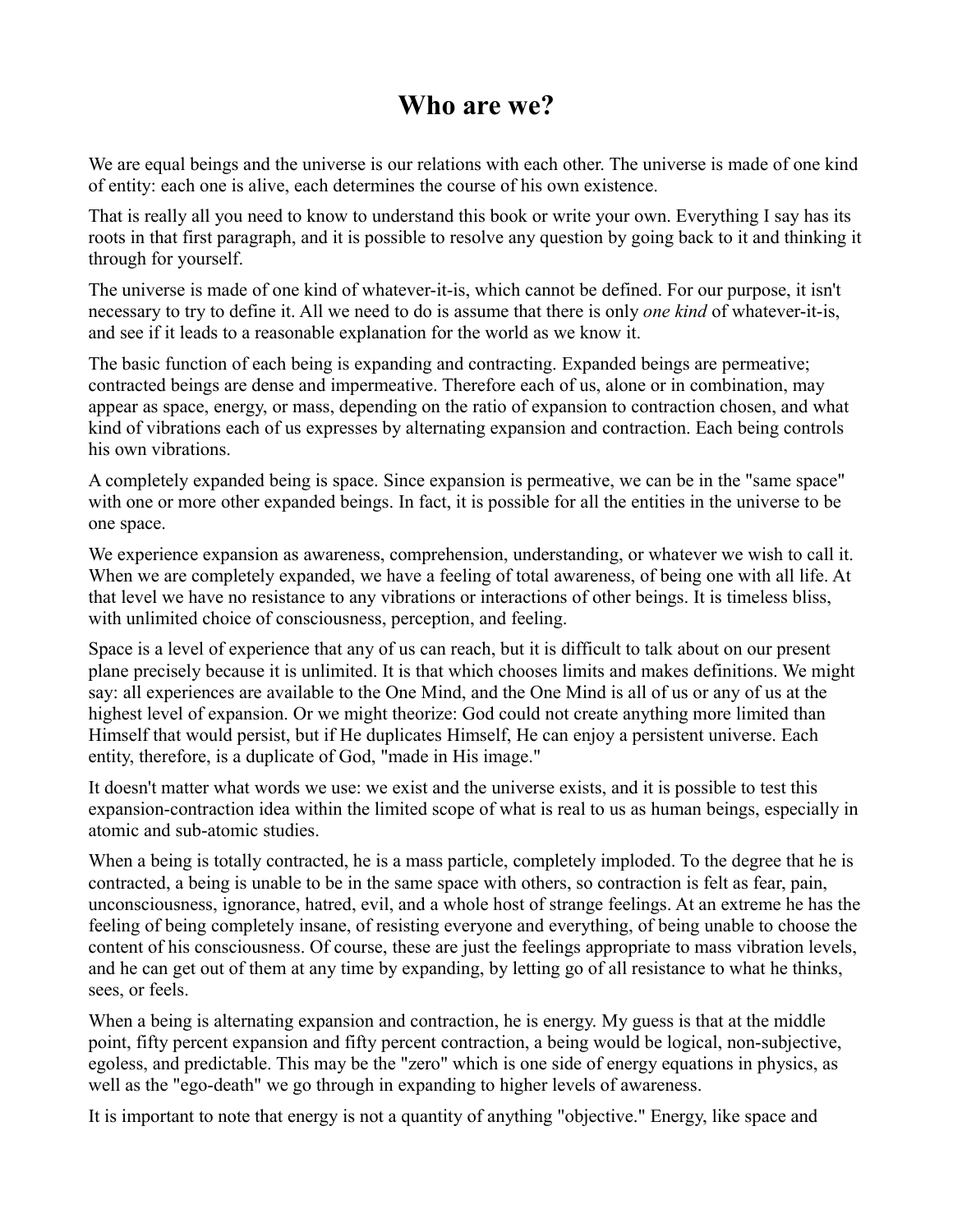matter, is what a lot of live beings are doing. Energy beings usually react to their neighbors in a way that is often predictable and apparently automatic, like falling dominoes. While relating to space beings, energy beings will appear to be high, vibrating rapidly, with a sense of increasing subjective freedom. Oriented to mass beings, they will be low energy, vibrating more slowly with a growing feeling of subjective compulsion and disorder.

The universe is an infinite harmony of vibrating beings in an elaborate range of expansion-contraction ratios, frequency modulations, and so forth.

There is a particular set of feelings and ideas that goes with every variation, every combination, every vibration level. There is also a different perception of how other beings are relating from every different view-point. The thought of these possibilities is so staggering, trying to contain them in writing is so ridiculous, that it is hard for me to move my pen any further. However, what we are after is to isolate some basic attitudes that will recover awareness of our freedom to move around in this maze—or go straight to the top.

What we need to remember is that there is nobody here but us chickens. The entire universe is made of beings just like ourselves. Every particle in every atom is a live being. Every molecule or cell is a tribe of beings. Energy is a large number of us vibrating together. Space is an infinite number of our brothers and sisters in perfect bliss.

There is no important difference between live and dead matter, since both are made up of live entities. Not only is mass convertible into energy, but energy is convertible into space, and vice versa. It is our own withdrawal from awareness, our own mass condition that makes us see our brothers and sisters as objective matter, energy, and space. We always have the experiences and perceptions appropriate to our vibration level.

The same rules apply to all of us. The rules do not come from anywhere outside ourselves. They come from the truth that we are all equal, we all have the same range of possible behavior and experience. We are free to do anything we want to do, within the necessary laws of our relations as equal beings. And love must be the first law. Love is the *action* of being in the same space with other beings, which means that love is real, as real as we are. Love is not a limited idea, it is something we do, ultimately with our whole selves.

Perhaps many of us do not like it where we are in the universe now, but we can all be certain that we got where we are by our own decisions to expand in love or withdraw from it.

The kind of brain and body you have, the family and society, the time in history you were born into, all these and more were determined by you yourself, by your degree of expansion, by your willingness to love. No one did anything to you. No one forced you. There is absolute justice in the experience that each of us is having every second of the day. In one sense we can all relax, because nothing is secret, nothing is lost, nothing is forgotten, no one is abandoned.

Each of us is the same kind of being, capable of outflowing attention and awareness, or withdrawing it. And that is all we need to do: Give full, permissive, loving attention to absolutely anything that we see in our minds, in our bodies, in our environment, in other people.

Expansion in love is an action that is available to every being in the universe all the time. A willing awareness will take us to heaven, a loving attitude will make us free. Nothing else controls our fate. Good or bad behavior is secondary. Whatever you are doing, love yourself for doing it. Whatever you are thinking, love yourself for thinking it. Love is the only dimension that needs to be changed. If you are not sure how it feels to be loving, love yourself for not being sure of how it feels. There is nothing on earth more important than the love which conscious beings feel towards each other, whether or not it is ever expressed.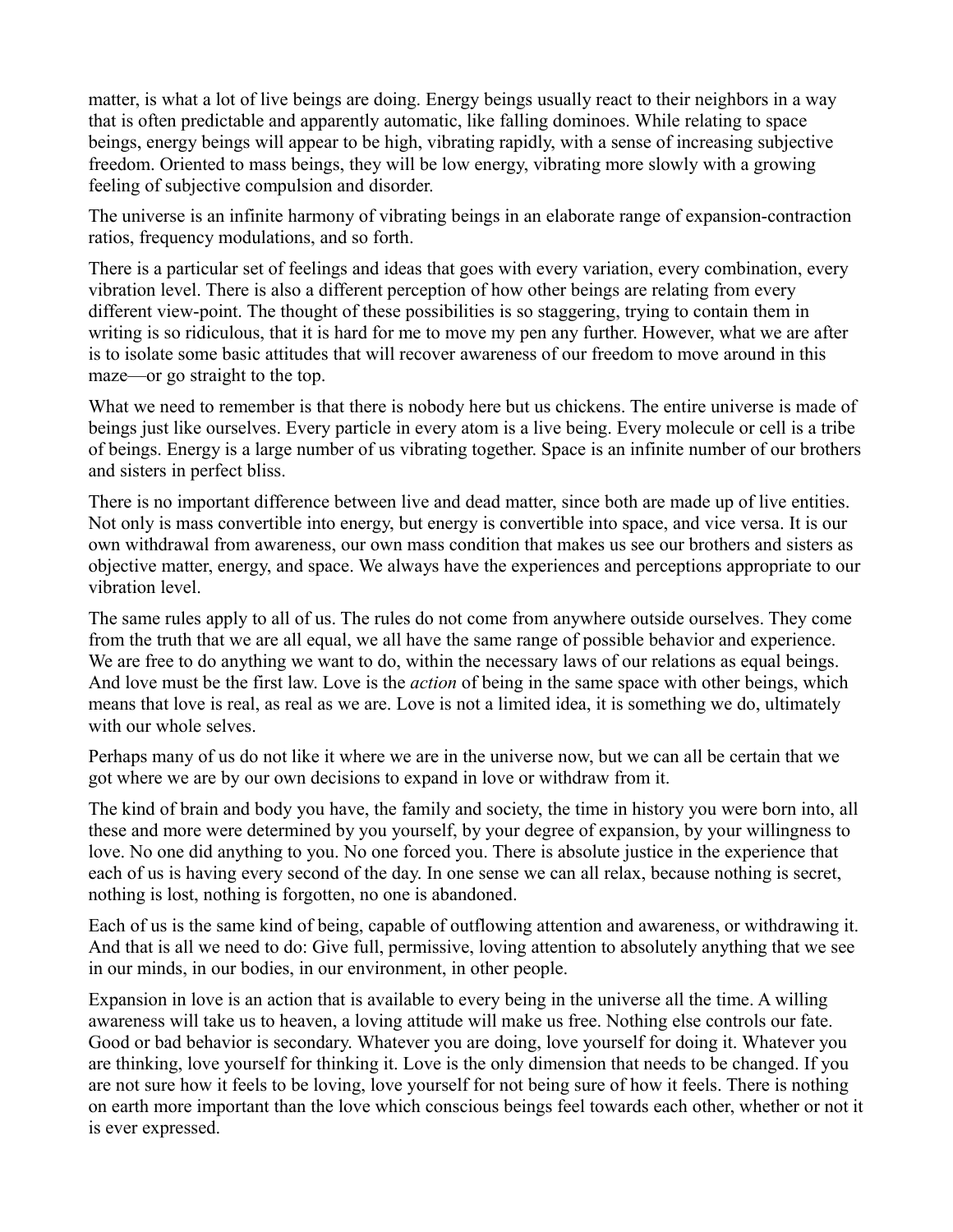There is no point in worry or wonder about worse or better spiritual conditions, although that game is available. You will not be able to rise above your present vibration level to stay until you love the way you are now.

No matter what your spiritual condition is, no matter where you find yourself in the universe, your choice is always the same: to expand your awareness or contract it. And you have to start where you are. There is nothing wrong with being where you are—it's one of the infinite experiences available to us. What you are, I can be. What I am, you can be.

Whatever we have done in withdrawing from full consciousness of the One Mind, we are doing now. Whatever we are doing will always be within us to do, even when we are not doing it, and therefore is not to be resisted, but transcended. These are reminders I frequently use: *"That's always within me." "This, too, can be known with a fully expanded awareness."*

We can trust the flow of the universe. If these rules of love are true, then they are effective whether we agree with them or not, whether we are conscious of them or not, whether or not we use words to talk about them. The reality of love is something you do for yourself, with or without words, and judge the results from your own experiences. All information like this exists in space all the time, and doesn't need books for its reality. It's always within you.

It follows that I am not writing this book out of any sense of objection to what anyone believes now. Beyond all reason is the mystery of love: you know we are all equal, no one in truth needs any help from anyone else, no one needs to be told anything or given anything—and then you do the most compassionate act anyway, do the best for your brothers and sisters that you have in you. I'm relaying what was given to me when I felt I needed it: if I felt that way, maybe someone else does, too. This is a letter to my brothers and sisters, a love note to try to show how, when we thought love wasn't working, it was working perfectly.

It's an interesting mental exercise to turn the whole game upside down: the problem is not how to free yourself from the mass level, how to get enlightened. The real question is: if you are a completely free and self-determined being, how did you lock yourself into a body to play games on the material plane? How did you get yourself and others to agree to this game? How did you get it to be compulsive?

Several times when I've spaced out, I flashed: Well, if it's that easy to get out, I might as well go back and play the game. Maybe that's the ultimate temptation. And maybe no one really wants to know how easy it is, nobody wants to upset the game. We may all be playing let's pretend, hide-and-seek.

Physical reality is one of the biggest horror movies of all, and you know how we love horror movies. If the universe as we see it from our vibration level is illusory, only partially true, then that's all the more reason for enjoying it and loving it, instead of getting freaked by it.

Everything that happens on earth can be experienced on any of thousands of different vibration levels, from the most euphoric to the gloomiest. We are entirely free to emphasize any level we wish. We need change nothing but our own attention and love, our own expansion and love.

Since the universe is nothing but live beings, each controlling his own level and his own relationships, there is absolutely nothing in the universe that needs to be corrected in any way. We don't have to do anything about it, whatever it is. There is consciousness everywhere in the universe, and we can trust all beings to handle their own decisions. No matter how it looks to us, love never loses control: the laws of our relations are as honest and exact as the laws of physics.

I can't say I know at this moment what all these laws are. But on some level everybody knows that we are all getting exactly what we deserve.

The harmony is infinite and one and divine. Where do you figure you fit into it? Don't be too hard on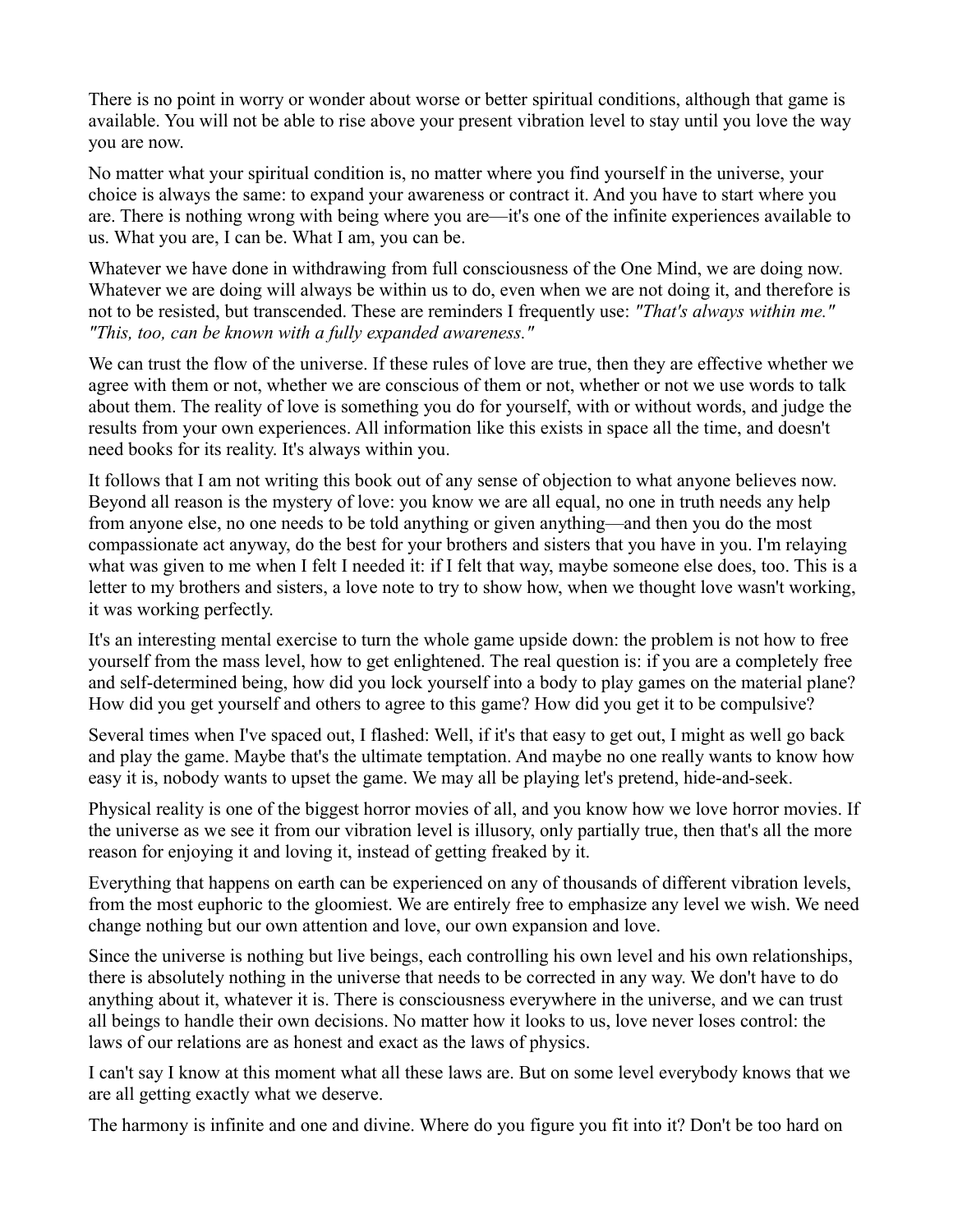yourself. A little bit of love goes a long way.

# **Look, Ma, I'm Enlightened**

What do you do to become enlightened? What are the signs that you are succeeding? How does your life change as you become more enlightened?

*There is nothing you need to do first in order to be enlightened.*

All potential experiences are within you already. You can open up to them at any time, faster than instantaneously, just by being there.

But there's no hurry. Total expansion is always there, beyond time, within and around you. You need only open your awareness at the pace you find safe and comfortable. If LSD is too fast, go slower. This is home. We all belong in the universe.

Nothing gets in our way, but most of us are likely to open up in stages, gradually. We tend to go up in cycles of emotion: after each burst of euphoric realization, we may hit a new and different kind of negativity, the next thing we need to learn to love. But the higher you go, the easier it gets.

The experience of complete awareness being space, does not mean being presently conscious of every detail in the universe, every possible relationship between limited, withdrawn entities. Being space is a *readiness* to be aware fully of anything conceivable. It means we have no resistance, no denial of any concept or relationship. Therefore, to achieve enlightenment, we are not required to gather any particular set of ideas or experiences, virtues or sufferings. Anything that exists can be experienced with a completely expanded awareness.

Regardless of how you have limited your awareness, you are a free and self-determined being. No other live being, nor any group of beings, can control your vibration level so there is nothing in the universe, especially the physical part of it, that can counter your free will.

That means that the physical world has no power over you whatsoever: it doesn't tempt you, it doesn't corrupt you, it doesn't get in the way of enlightenment, "it" doesn't do anything to you.

*You* are the sole cause of your level of existence. Your internal condition is never programmed. The experience of being forced or controlled against your will can occur only when you make yourself dense, when you contract your awareness.

Our reality at any level consists of whatever unique conscious beings we perceive as alive, and the process of enlightenment is expanding our comprehension of other beings, until we experience everything as a live interaction.

The more we withdraw from loving other beings, the more of a "physical" world we will contend with, the more mass-obsessed we become. On the other hand, the more we open up to our brothers and sisters, the less solid the world becomes.

Enlightenment is any experience of expanding our consciousness beyond its present limits. We could also say that perfect enlightenment is realizing that we have no limits at all, and that the entire universe is alive.

The difficulty in writing about it, and in all efforts to tell how to achieve it, comes of trying to use limited terms to talk about going beyond limits. To be enlightened is to be in a state of flexible awareness, an open mind. Enlightenment is the very process of expanding, not of arriving at a different set of limits.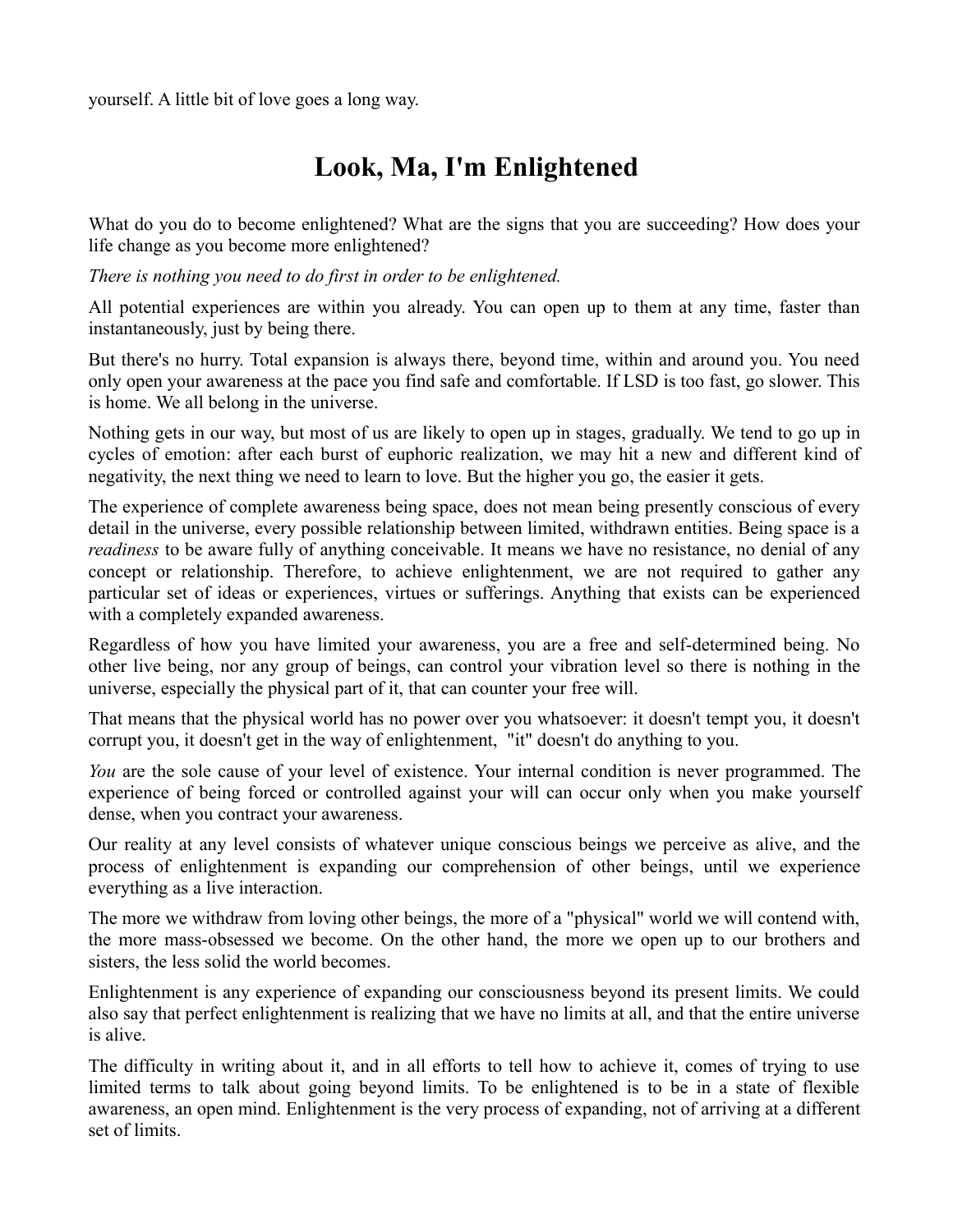There is no one correct way of looking at life "after" enlightenment. We are not obliged to be or not be anything, as long as in our hearts and minds we are whole.

What does it mean, to be whole? It means that we must be willing to conceive of, to contain within ourselves, whatever is "other than" any limited idea. It means knowing that when we emphasize a positive, we are at the same time creating a negative. When we choose an ideal of knowledge, then we must deal with the ignorance that is *other than* the knowledge. When we emphasize an ideal of holiness, then we must live with the sin that is its companion, and accept our responsibility for having created it.

If we deny doing so, that is a contraction of awareness; we become dense, we become mass-level entities, we are incarnated in physical bodies. And we cannot control what we have denied creating, it is forced into our attention whether we like it or not, and so we live in a world of sin and ignorance.

However, if we remain constantly open and unresisting to such negatives, we are not compelled to dwell on them: If we allow that ugliness is always within us, then we are free to create beauty. If we know that stupidity is always within us, then we are free to emphasize this intelligence.

Love is the highest and holiest action because it always contains that which is not love within itself, it always and ever moves to include the unloving.

How often we try to figure out a cause-and-effect sequence in our experiences, when what is happening is merely a swing of alternating conditions. We may choose a negative task, like monastic discipline, and then feel rewarded. Or conversely, we may pursue a seductive pleasure, and then feel cheated. We never stand back to see that we are just swinging like pendulums.

And many of us insist on thinking of ourselves as only kind, good, and wise: we try to be pendulums that swing only to one side.

The remedy for this confusion is to be loving, to experience life without mental resistance, until we rise above mass and energy to the space level. On that level, where love is constant and our awareness is open, we will more easily comprehend the miracle of containing contradictions, opposites, and paradoxes. We will be free to experience what we choose, because we will not deny that we always contain everything *other than* our choice. Karma is not "paying for" exactly what you did in the past. It's just that, as you raise your vibration level, you may encounter the *kind* of experiences you withdrew from in the past, or you may run into anything *other than* what you are insisting on now. If you try to close your mind, you will drop back to a lower vibration. But if you look calmly at undesired events, absorb them mentally, and *love yourself for disliking them,* you will keep going higher. You might say that for a while you must take your bum trip with your high.

As you deal with and love each new disturbing phenomenon, you will begin to realize that none of the threatening evil that bothered you has disappeared from the world. But your compulsive feelings of dismay and helplessness will be gone, you will learn how to steer your way around or through turbulent vibrations and in time they won't happen to you any more. You will see how you can change your emotions and experiences by understanding their relation to your awareness level.

For instance, if your feelings fade after a deeply loving experience with someone (which is especially likely if you were high on marijuana or LSD at the time), you can understand it as a fading out of being in the same space now that you are both vibrating on a lower level again. When you know that, and know that the low mood can pass just as easily as it came on, then you are less likely to make big decisions and get into arguments because of it. You just relax your mind and watch it go by.

Currently many of us are experiencing temporary highs and flashes of illumination, especially with psychedelics available. If things get weird in new ways after such euphoric times, you need not be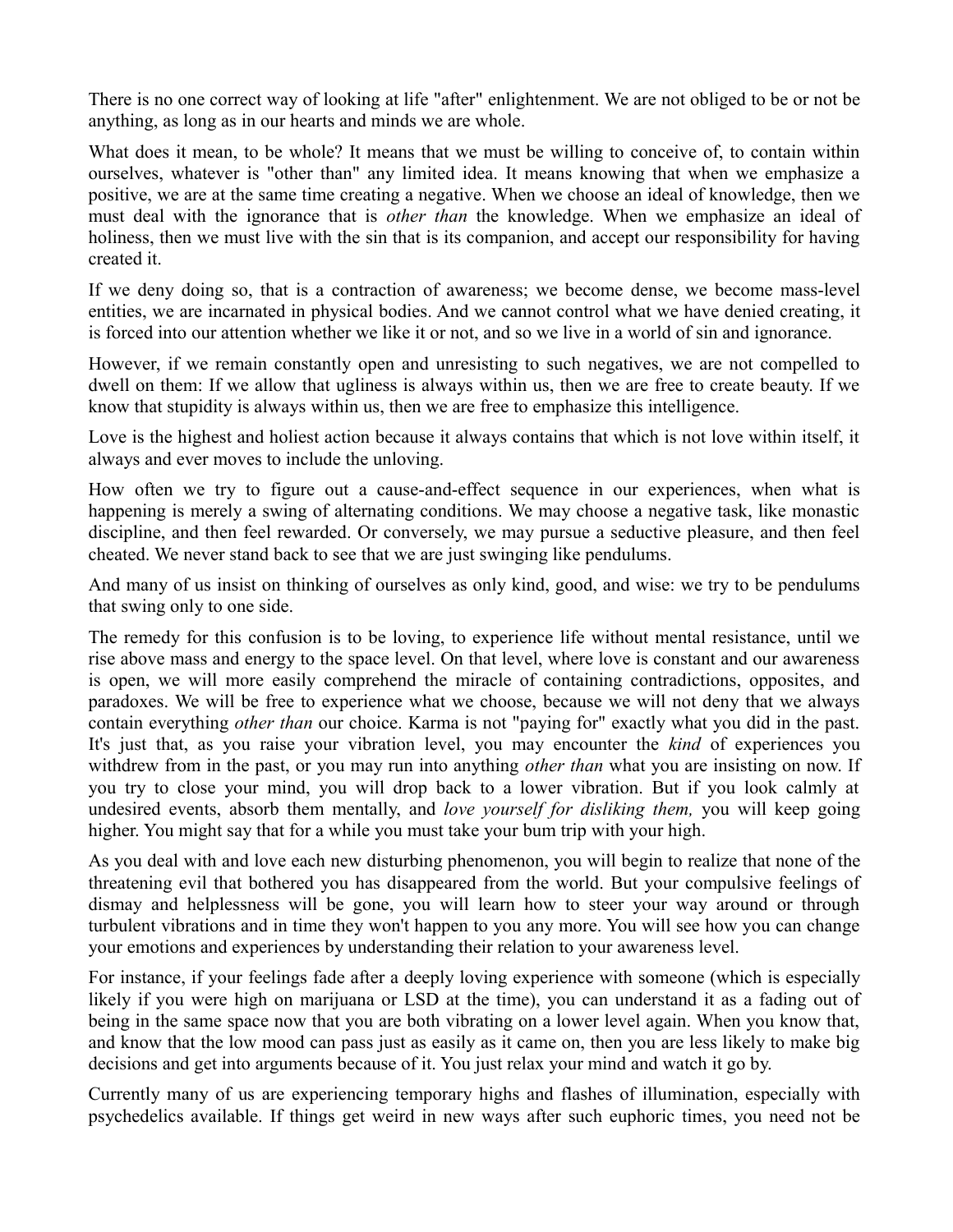disturbed. It may be a sign you're going higher still.

Meanwhile we should realize that we tend to return to the vibration level where we feel stable, something we can "live with." It's the level of stability, the level where we feel ourselves to be comfortably on the same vibration with others, that needs to be changed. And that can be done only through an unresisting state of mind, a constantly expanding love.

It is quite natural, in pursuing enlightenment or just in trying to be happier, to look to your everyday experiences for signs of results. Indeed, your daily life is nothing else but an expression of your spiritual condition. Your life will change as you become more loving, but not in ways that you can exactly predict. What happens is not as important as how you react to what happens.

There is a good attitude to take towards any goal: It's nice if it happens, nice if it doesn't. Long before you get to where you can confidently make choices for the future, you may find that you are no longer interested in predicting much. You won't mind letting go of one beautiful experience because love will make the next one just as rewarding.

Similarly there isn't much specific advice to be given about what enlightened existence should be on Earth, and I am reluctant to make glowing predictions about what is possible. As we have seen, as soon as we are completely willing to create a condition, it changes into something else if our minds are blocked to alternatives. On our mass level, that "something else" is often likely to be unpleasant, and as soon as we try to withdraw from our feelings about it, we are stuck with it. That's one way to explain why ideal and beautiful events vanish from our lives, and bad and dull ones last, and the same applies in predicting a rosy future.

But no matter how vague and unwieldy that process seems, love will overcome it. It can be safely predicted that, as you grow more loving of yourself and others, you will in this lifetime begin seeing every person and object as a perfect form, just the way they are now. You will feel a rich pleasure in every moment. And since beauty really is in the eye of the beholder, your vibrations will be beautiful, too.

# **How to feel good**

It's all right to have a good time. That's one of the most important messages of enlightenment. We should try to comprehend the highest pleasure level, the pleasure of God, so to speak, in all that we perceive. No one in higher consciousness wants any of us to have a miserable time on earth.

There is a paradise in and around you right now, and to be there you don't even have to make a move, not even lifting your eyes from this page. You can open yourself to the diamondlike perfection of everything you see and feel. If you don't think it can happen that easily, just be loving, moment by moment, and trust that it will come to you.

No one on the space level ever puts barriers or tests in the way of someone who is trying to raise his spiritual level. Hindsight may make it look as though you were being tested, but in truth you are always being allowed to decide for yourself, to define the universe that is real to you.

Higher beings are only too happy when you show yourself loving enough to rise. You will be given every help and chance when you ask for it, whether you ask by taking LSD or any other way, be it simple prayer or writing a letter to Santa Claus. You are never asked to torment or frustrate yourself. You don't have to prove anything. You *can't* prove anything: your vibrations always speak true, you can't lie about them.

And it is easy to rise on the wings of love. No matter how convincing any perception of any level of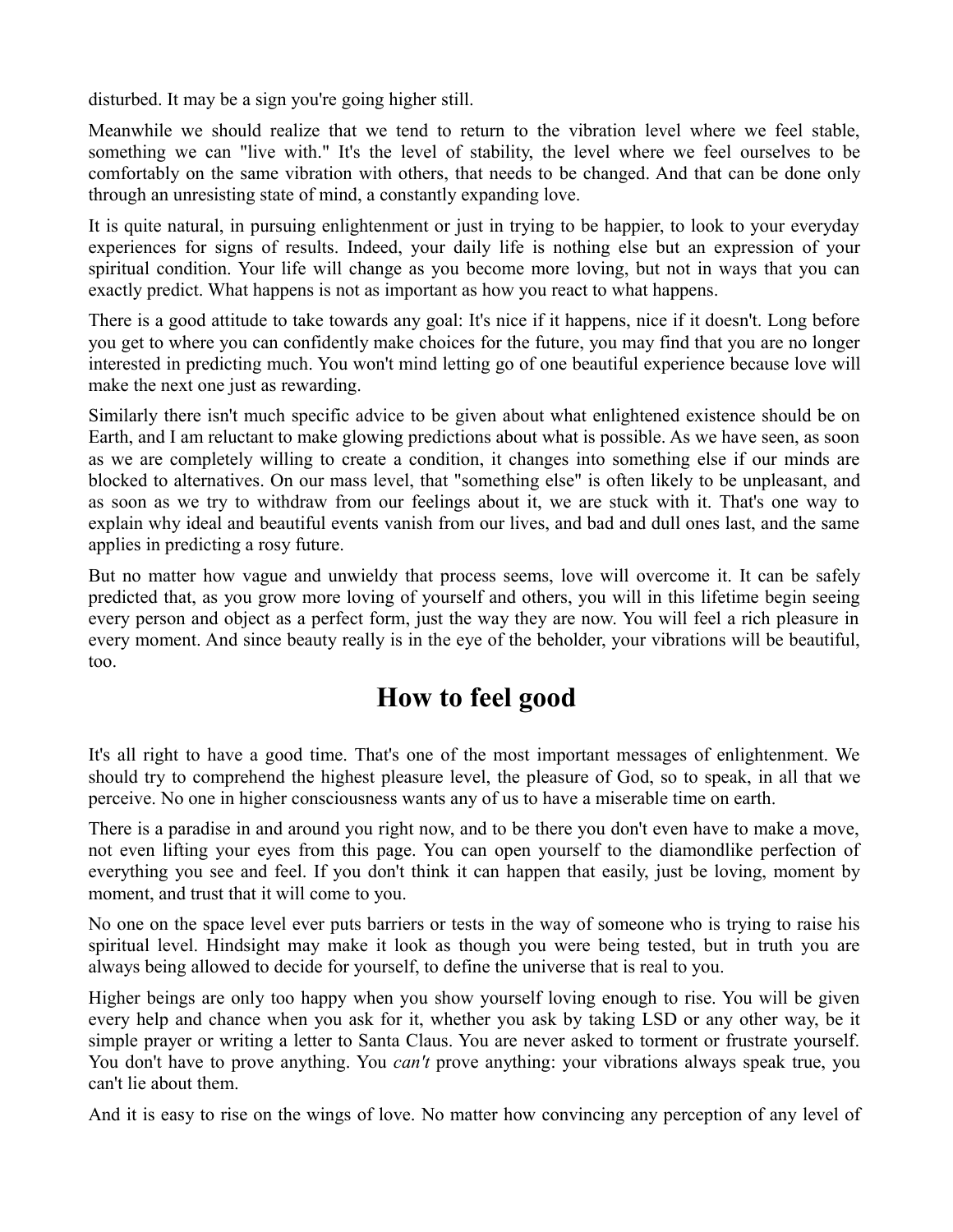reality, no matter how overwhelming, intricate and complex, you are still seeing only a fragment within our true reality: being just us, unresisting, unattached, loving all.

It is also all right to have a good time in sexual relations. In truth, a satisfying orgasm is a spiritual realization more than a technical accomplishment. The flesh is not apart from the spirit. The body is an ecstatic creation of many beings vibrating on other levels of consciousness. A deep orgasm is a realization of love on many levels, including those which many of us now think of as "animal." Love, getting into the same space or on the same vibration with others, is the ground of our being, and takes an infinity of forms. As in all other experiences, we always have the sexual experiences we deserve, depending on our loving kindness towards ourselves and others.

The ecstasy of sex can be considered a mirror to our psychic dissolution in the space of our divine brothers and sisters in the higher levels of expansion. Making love is one demonstration of how space relations ask us to surrender in love, and absorb the differences and imperfections and beauties of other beings.

If this is so, why is asceticism so often recommended as a spiritual path, and why does it sometimes appear to work? As we saw in the preceding chapter, when you push hard in one direction, you are likely to be swung into a state other than what you intend. When you insist on having only sensual pleasure, you will, unless your mind is open, be thrown into a state where asceticism seems like the right course. And when you go far enough in asceticism, you may be thrown into bliss and ecstasy, as many saints have told us.

Also, if you complain loud enough, you will be given a flash of insight into higher consciousness. If you deny yourself food, sex, communication, or sleep, you are in a way reporting to headquarters that your life form isn't working, and you may be allowed a brief return to space to check it out. But such flashes, though they presently make up most of what humanity knows of space, are not the entire light, no matter how convincing they feel. And these flashes are unstable, they are not the most comfortable way to get home. You will not be able to stay on higher levels when you get there through such negative emphasis.

No matter what high-minded rationalizations you comfort yourself with for coming back to earth, asceticism will keep bringing you back to the physical plane until you love enough to rise above it on a positive path. Indeed, it is love itself that is the positive path to space. There is no wisdom or holiness that is ever an excuse for the failure to love, in ourselves or others.

And in sexual relations, again, love overcomes the pendulum effect, the yin-yang of concepts, and at last we have a rational way to explain why love must be the first motive in sex. But love in this intention is much broader than romantic passion, and it must begin with loving yourself. If you love everything you feel and do, including your emotionally dry and empty moods, your pleasure will keep coming back. If you find sex unrewarding, it just means that in this lifetime or another you insisted too much on the other side of the balance. It is the action of contracting your awareness that makes any condition compulsory.

Also it is important not to judge others for their pleasures of the flesh. What you deny to others will be denied to you, for the plain reason that you are always legislating for yourself, all your words and actions define the world you want to live in. One of the necessary laws for our relations as equal beings is this: What you say, goes—but only for you and those who agree with you. If you say a man should not receive help undeservedly, it may not affect his life much, but it will hold for you: you will not get undeserved help. If you say other people's sexual pleasures are vulgar, it won't change their experiences, but your pleasures will become vulgar. It is precisely your unlimited power to control your experience that hangs you up. How much compassion and forgiveness do you want for yourself? Give it to others. Go to the extreme: forgive all beings for their karmic debts to you. Grant to others the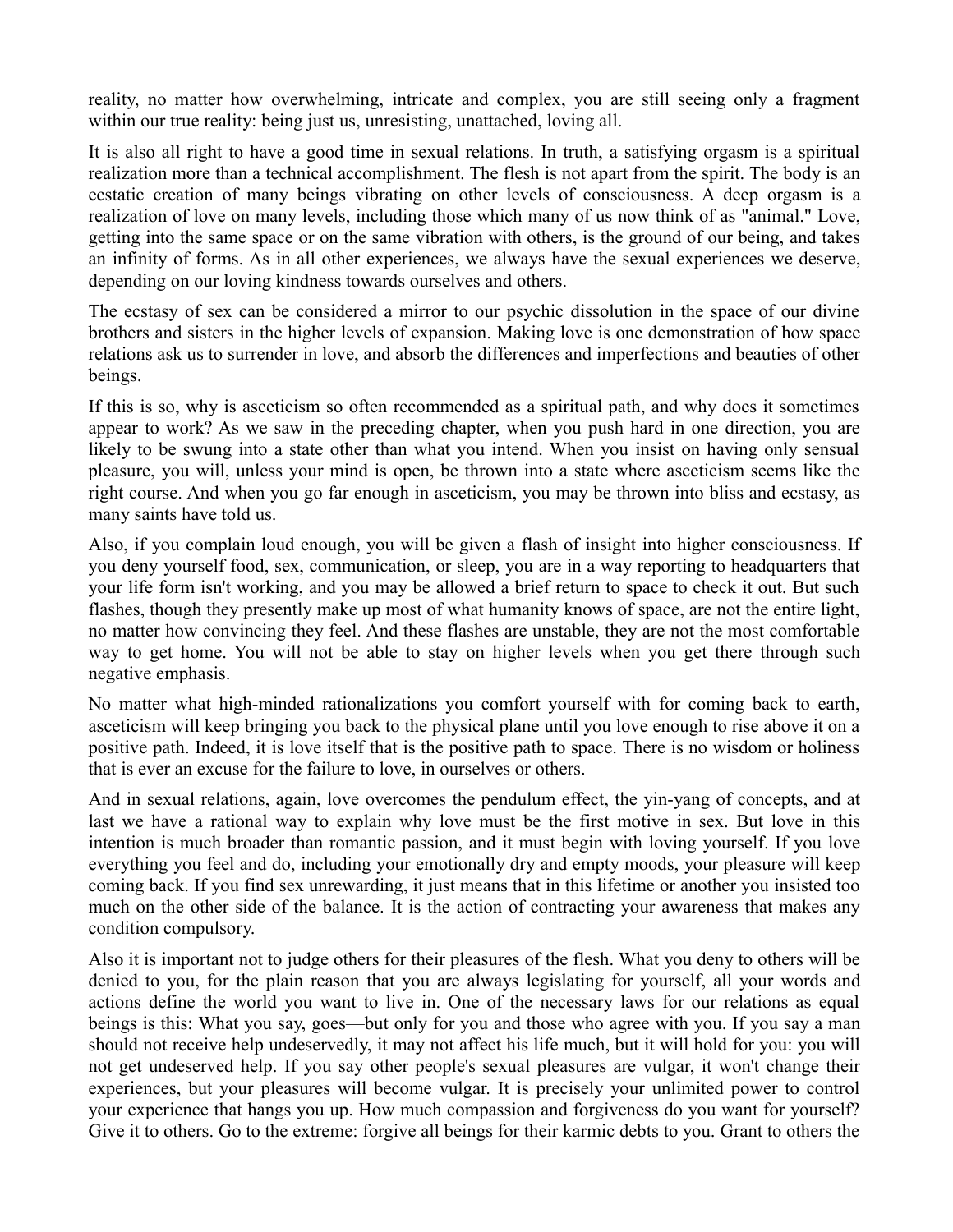freedom, the love, the consciousness that you want for yourself.

Music shows us how to maintain pleasure and ecstasy. Normally we tend to think of a moment of euphoric realization as unbearable and impossible to continue. It slips away and then we pursue it again. It does so because we are unwilling to let it go, we are unwilling to conceive of being away from it. But if we take the example of music, letting go of one note to hear the next, then our pleasure can be constant though the vibrations change.

If we "listen" to the world, and let it act on us without either-or judgments and ideas, then we can learn to comprehend each flash of pleasure as a tone in the infinite harmony. The orchestra of the world plays the familiar melodies again and again, and the old folks stand around and tap their feet while the young ones dance.

### **Lifesavers**

Before going further, let's expand on some of the basic attitudes salted away in what has gone before. It is not my intention to have anyone remember all the transistorized thinking in this book, but I highly recommend memorizing the italic lines below. They are simple enough to stay with you and will work in any mental crisis. Keep them handy in your mind.

One of my psychedelic excursions had gotten off to a bad start, and I was sinking into a really satanic bummer. As I looked about me at people turning evil, shrunken, colorless, old, and weird, I suddenly thought, *"Well, What did you think it was that needed to be loved?"* And just like that, the doors opened and I was in paradise.

*No resistance.* This does not mean that you must be physically passive or meekly put up with bad vibrations or rip-offs. This means no resistance in your mind. Be free in your head, act out of love, and do what feels good. There is no action that is always right or wrong: the only true variable is the love with which you act. As you open your awareness, life will improve of itself, you won't even have to try. It's a beautiful paradox: the more you open your consciousness, the fewer unpleasant events intrude themselves into your awareness.

*Love as much as you can from wherever you are.* This line is especially good to recall when you feel frightened, crazy, or have taken some bad dope. Write it on the wall of your room. You may not want to love what you feel or see, you may not be able to convince yourself that you could love it at all. But just decide to love it. Say out loud that you love it, even if you don't believe it. And say, "I love myself for hating this."

*Love it the way it is.* The way you see the world depends entirely on your own vibration level. When your vibration changes, the whole world will look different. It's like those days when everyone seems to be smiling at you because you feel happy. The way to raise your vibration level is to feel more love. Start by loving your negative feelings, your own boredom, dullness and despair. It's hard to believe, but changing the *content* of your mind does nothing to change your vibration level.

For the purpose of raising your awareness, it is useless to change your ideas, your faith, your behavior, your place of residence, or your companions.

It is not arbitrary nor an accident that you are where you are, so you might as well get your attitude straight before you make a change. Otherwise you might find yourself chasing all over creation looking for the right place, and not even the Sea of Infinite Bliss will feel right to you.

You take yourself with you wherever you go. As they say in Zen: if you can't find it where you're standing, where do you expect to wander in search of it? There is never anyplace in the universe to be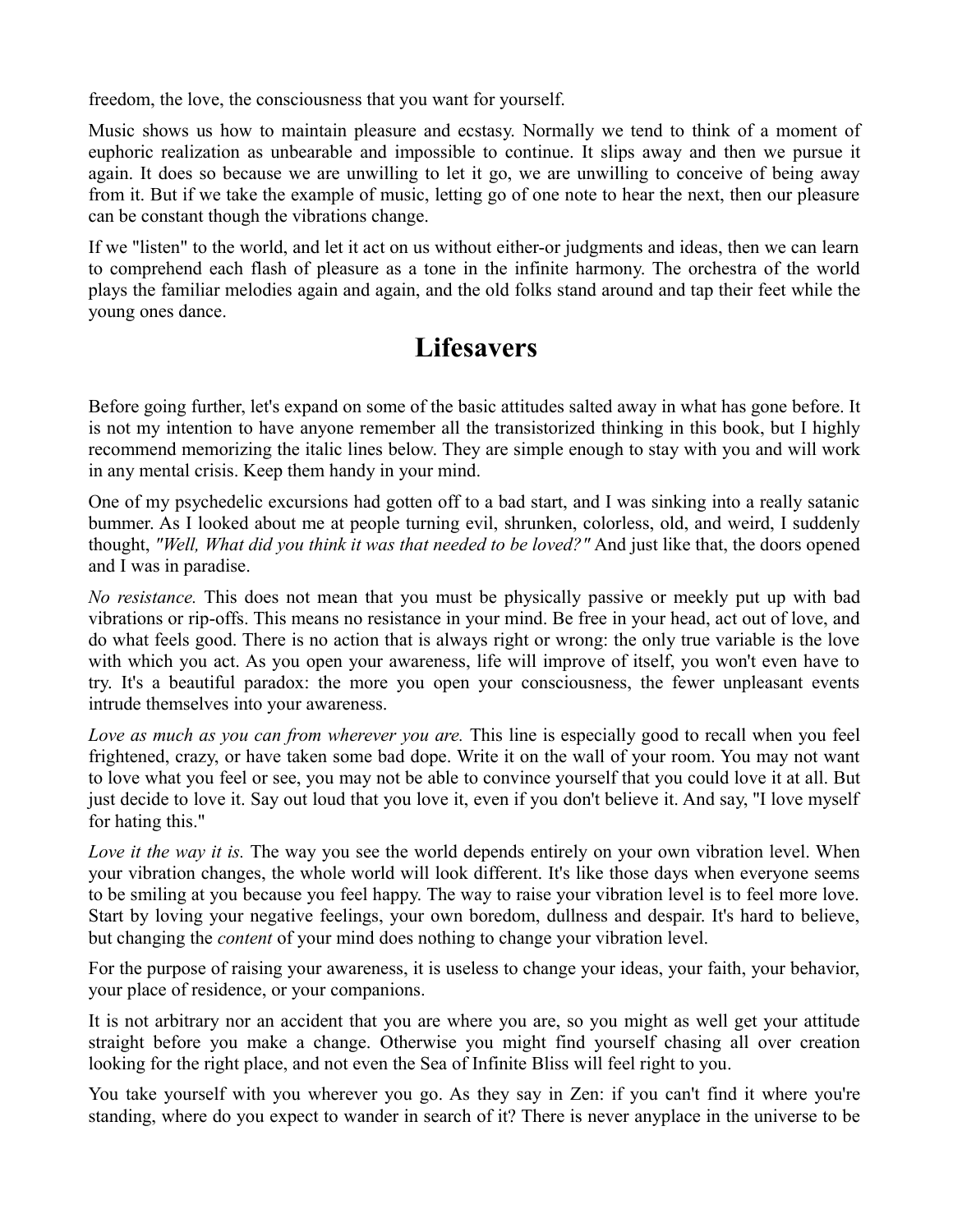except among your equals. The direction of change to seek is not in our four dimensions: it is getting deeper into what you are, where you are, like turning up the volume on the amplifier.

*Love yourself.* But isn't the definition of love being in the same space with *others?* Actually much of what we now think of as our selves— our bodies, our minds, our emotions—involves billions of other beings. Being the ego consciousness of a human body is a little like being Mayor of New York City. The ego is not the only awareness concerned with the survival or function of your body.

We are free, as individual, unique entities, to leave any group, such as the group that forms the body, but we will find other beings to harmonize with on any level we go to.

When you love your *self* you are in truth expanding in love into many other beings.

And the more loving you are, the more loving the beings within and around you. On all levels we are mutually dependent vibrations. Play a happy tune and happy dancers will join your trip.

In another sense, loving yourself is a willingness to be in the same space with your own creations. How contracted would you become if you try to withdraw from your own ideas?

Loving yourself is not a matter of building your ego. Egotism is proving you are worthwhile after you have sunk into hating yourself. Loving yourself will dissolve your ego: you will feel no need to prove you are superior.

### **How we got here**

We have a flood of ideas and names for many different kinds of human behavior, but much of what we do obeys certain common rules of expansion and contraction. As I said, the rules do not come from anywhere outside ourselves. If we conceive that we are equal beings, then certain truths must follow about our relationships with each other. We may call these truths the source of fairness and justice, but such names do not matter. It's just the way it has to be if this universe of life is to exist at all. It seems pointless to try to be convincing about this in words, compared to what you will comprehend when you flash on this divine order and justice for yourself when you are meditating or high on psychedelics. I can offer only limited speculation on how these rules show up in our human experience.

The idea of equality has often been taken to mean dropping to the lowest common denominator, or settling for the characterless common middle. Equality as I am suggesting it is our coming together at the level of highest awareness, pure space, without attachment or resistance, with complete freedom of experience and consciousness, merging with others in whatever ecstasy or calm we choose. In all the vibration levels less than the highest, there are illusions of quantity and value, of greater and lesser love, intelligence, and powers. We appear to each other according to the vibrations we choose to emphasize, but we are equal in potential.

If that's true, how did we get so deep into mass that physical reality looks like the only reality? And that these comments on space sound like a peculiar and unverifiable fantasy? As concerns verification, I believe that the concept of equal entities can lead to a reintegration of currently available data in physics, and that we may then extrapolate from that information to describe the laws of our relations on a universal scale. Meanwhile I must indulge in some rough guesswork about how we got to the mass level in the first place.

We can start with a paradox at the highest level: expanded beings, completely unresisting, are also completely irresistible. Space beings are entirely permissive to other beings, but when one of us contracts, he becomes dense to the extent of his contraction, and is then in appearance *propelled* by the space beings. The experience of being propelled and later compelled is due entirely to the density of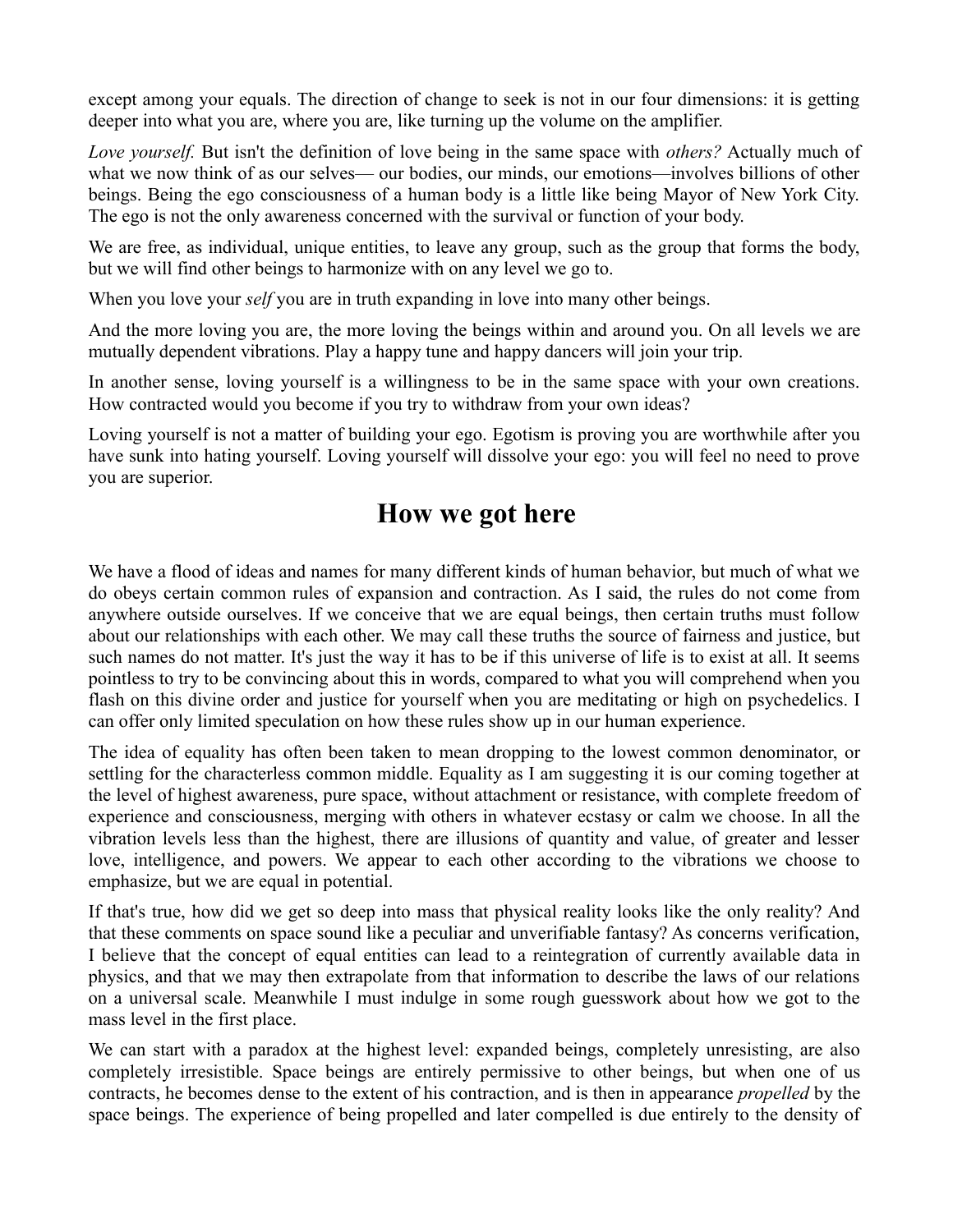the contracted beings. Space beings have no intention to propel or compel anyone to do anything.

All conceivable universes in all conceivable dimensions exist in the One Mind as pure idea or archetype. When any of us withdraws from a *willingness* to create any aspect of that, we drop to a lower vibration level. For this illustration, imagine we are a great number of energy beings who are indifferent to the idea of Pluto the Dog. Since we are denser than space beings, they would propel us, and we would appear in space as a flowing, flashing image of Pluto the Dog, looking like a fireworks display, perhaps.

Imagine, then, some of us, more than indifferent, who *deny* the concept of Pluto the Dog, withdrawing to the mass level. Our mass, being even denser than the energy, is compelled to take the form denied, and behold the physical manifestation of Pluto the Dog. In this manner, what is denied on the conceptual level, the space level, becomes manifest on the physical plane.

Of course, the truth is not quite that cut-and-dried, but it will give you the idea. Space appears to propel energy, and energy appears to compel matter. But these reactions cannot occur without the density of the more withdrawn beings. By denying your capacity to create a concept, or by denying someone else's freedom to do so, you drop to a vibration where not only Pluto the Dog is evident, but a lot of other material forms also. Denying the truth is what opens Pandora's box.

You don't have to assume that you personally denied every miserable thing that happens on earth: when you deny coffee you also become compulsively involved with the reality of tea and cocoa. There was *something* that freaked you, or more likely a whole series of ideas that you were unwilling to conceive of or love, so that gradually your vibrations dropped to a mass level, and you found yourself being a body. But there's nothing holding you down to a mass level, regardless of all your experiences of being pushed and pulled by other masses, by energy, and by space. It's your own ignorance, your density, that makes it possible for you to be pushed. You can't feel pain until you're stupid. Pain is the experience of not being able to get into the same space with others.

But all you need do to get free of pain, to get un-stupid, is to be *willing* to be aware of anything that enters your consciousness.

There are many events closer to earth in which we can see the compulsion-by-denial process working. Of all the paradoxes with which we struggle on the material level, the failure of good intentions is perhaps one of the most baffling. Good people try to do good things and get bad results. Peaceful youths are jailed, spiritual communes are attacked, and flower children become bombers. Often in history spiritual revivals have been followed by bloodshed and persecution. Perhaps we can now understand why these things happen.

What you cannot think about, you cannot control. What you cannot conceive of in your awareness, you will stumble over in your path. Violent human beings are precisely those who refuse at some time to conceive that they could be violent. It also happens that if you are unwilling to conceive of people being the victims of violence, you may become a victim yourself, for you will not be sufficiently aware of how it happens to avoid it. Everything that is manifest begins in the spirit: every evil that is manifest to us is there because we refused to conceive of causing it, or denied someone else the freedom to conceive of it. The way out, as hard as it may be to believe, is not by resisting further, by moving the furniture around, but by being willing to conceive of it—by loving it, in short. As we should have done in the first place.

Unfortunately, most people with good intentions are trying to deny or eliminate what is already manifest. And many spiritual revivals are a deeper denial of the facts of our vibration level.

What can we do about evil? A great deal, if our heads are clear. My catch-all phrase is: "I wouldn't deny *that* experience to the One Mind."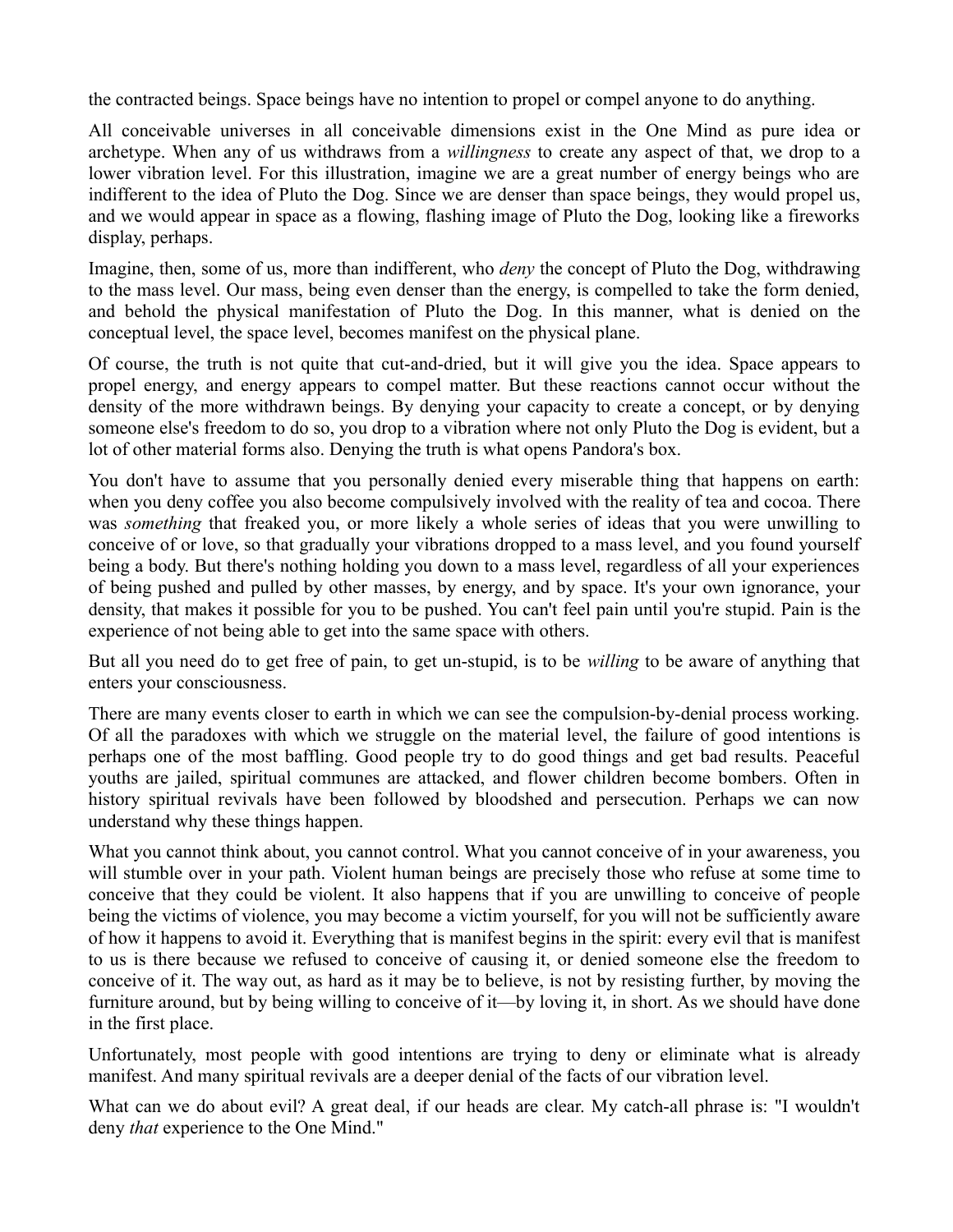Once you have cleared your head on the matter, then do whatever feels right to you. Evil occurs as a secondary reality, after you have withdrawn to a low vibration level. The seduction of evil is precisely in that it involves us in trying to eliminate it.

When your consciousness is open, any action you take in reference to evil has no more significance than digging a ditch to channel floodwaters away from a house. By all means, go to the doctor when you are sick; disable someone trying to hurt you; ask unpleasant people to leave your house; start a revolution: just keep your awareness open all the while, and know that your evil has manifested itself in your life because of your lack of love. The true enemy, if there is one, is in yourself, in your failure to love enough. But there is no moral judgment in our involvement with evil. If you refuse to admit that auto-mobiles exist, you're going to get hit by cars, not because you are sinful or neurotic, but just because you are not looking at automobiles. You won't see them coming.

Some people think that "thoughts are things" and that you must avoid negative thoughts or they will happen. As we have seen earlier, thoughts are certainly powerful when conceived by expanded beings. But trying to withdraw from thoughts is what got us incarnated on a mass level in the first place. If you avoid negative thoughts, they will sooner or later manifest themselves physically. It is your resistance to the negative thought, whether you bring it to consciousness or not, that makes it manifest in your life.

*What am I doing on a level of consciousness where this is real?* That is the first question to ask yourself when you become aware of something ugly or evil or stupid. We are always in a context of our equals, and the justice of love is always perfect. The universe is an infinite tapestry of perfectly ordered love relationships, and when you are loving enough, you rise. It's not even a matter of waiting until your lifetime is over. Your movement as a being is not horizontal through time, so to speak. All states of consciousness are available right now. Every possibility in the past and future exists timelessly, it's always there, and you activate your level of reality by your own vibrations.

There is a jewel of perfect ecstasy of being who you are. You are at the level of consciousness that has the greatest pleasure and ecstasy you are capable of accepting. Regardless of what I tell myself, or what I have at times experienced, my greatest pleasure right now is to be penniless in a room in San Francisco writing this book.

Try these sayings during meditation: *I surrender to this reality. I have no resistance to this reality. I am one with this reality. I surrender to the justice of our equality. I have no resistance to the justice of our equality. I am one with the justice of our equality.*

#### **Self-improvement**

I hope you will find it encouraging to learn how these general ideas apply to eliminating evils in yourself, to spiritual self-improvement. The more bad thoughts and feelings you try to weed out of yourself, the more there will be.

Since I myself have certain preferences for what I want to do, I must be wary of passing these on as having the dignity of law. Therefore I must necessarily become even more personal in this chapter, and make my bias clear. I *am* lazy, and it bothers me to see people strenuously pursuing self-improvement goals by methods that will not work, and urging me to do the same. They are often the loveliest of people, and I would love to join them if I thought they would succeed. On the other hand, perhaps they *know* the goal will never be reached by their means, and I am the fool for exposing what everyone secretly knows. If we didn't have these games, that would leave a Void, wouldn't it? I am playing the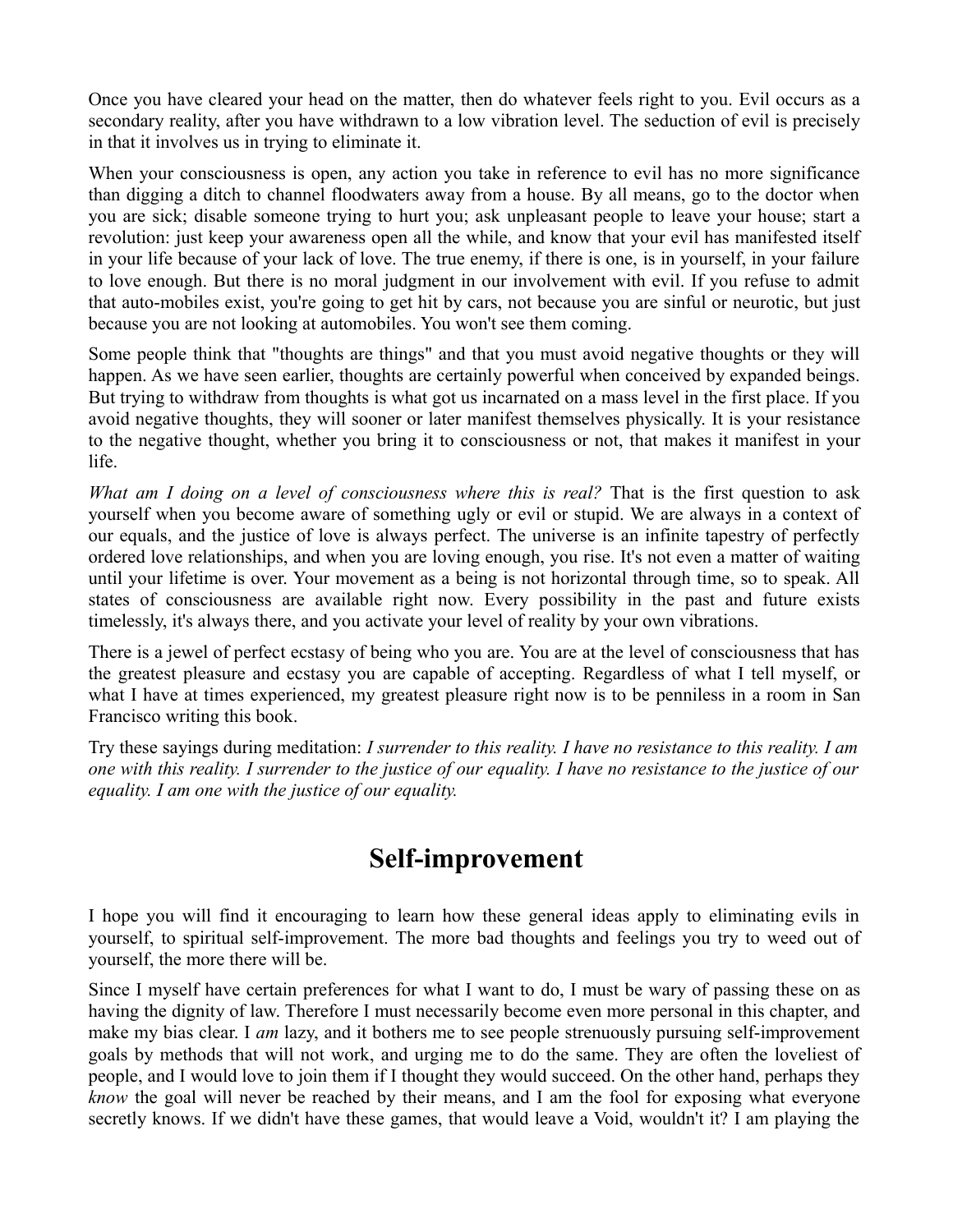game of refusing pointless games, which may be the most pointless of all.

Obviously there is a danger here of wandering in circles, but if someone else knew what was in this chapter, I would want him to tell me, so I must take a small risk.

A structure is any relation between entities that avoids dissolving. The self that you know as a human being is a structure, an organization of billions of entities.

An odd thing about structures is that they will dissolve both from success and failure, so the problem, if you want a structure, is to maintain a tension somewhere between the two.

The idea that structures will disintegrate when completely successful struck me as peculiar, and I made a list of hasty examples: a victorious empire inevitably breaks up into parts or collapses when it reaches its peak and is unopposed. A man inherits wealth and "ruins" himself with dissipation. The genius goes insane. "Power corrupts." "The good die young." Religions break into schisms and heresies. A dominant species mysteriously becomes extinct A cell divides in two. The magician goes mad.

Hence people are cautious about success or power too easily gained on some level. On some level, the structure invokes a self-imposed limit on success, including success in pursuing spiritual awareness. Spiritual leaders keep telling us the ego must die to be reborn, but we hold back. The structure preserves itself.

The ego, the mental structure, "feels better" when it has to contend with the tension of threats to itself. We feel "high" and energetic when tested by negative possibilities: hard work, discipline, sky-diving, racing, wars (until Vietnam—the North Vietnamese got high off that one—the U.S. didn't because it wasn't threatened), illness, fasting, asceticism, gambling, drugs, careless driving, arguing, paranoia (invented threats), contending with the devil and black magic, and so on.

Of course, if the negative definition goes too far, the structure will collapse, but somehow that doesn't bother us. We love to worry about dangers to human survival. (Unless it is a real one, like the atomic bomb or germ war-fare. Then the risk is "unreal," we are reluctant to think about it.)

As a normal process, we define ourselves, we find out who we are, by what we disagree with. And we identify others by what is wrong with them: we keep looking until we find some difference between "us" and "them." Virtues in others are invisible, not really interesting .

We human beings, almost alone among species, have solved the problem of maintaining negative tension by being our own worst enemies. We can never completely overcome "human nature" in ourselves or others, so the game goes on. It is plain that we are getting a reward from all the ghastly facts of life we complain of: that's what sells newspapers.

Negative emphasis results in an intensified structure and a stronger ego. Even though some of these activities, like self-denial, are carried on under the banner of spiritual search, the result is the same. On a subtle level we know that most spiritual endeavors will not succeed, but we go on maintaining the fantasy that they are admirable. Many of us have no intention of *really* succeeding in dissolving our attachment to structure and going to another plane of existence.

But what of those, wise and serious, who zealously pursue enlightenment by traditional methods? Since we know that negative methods of getting high will not lead to a stable experience of space, what is it that makes yoga rewarding?

The reason yoga works when it does is in the love expressed between teacher and student, and in the student's willing placement of attention. If you limit your experience to phenomena you are completely willing to conceive of, such as the contents of a cave in Tibet, you will certainly get high sooner or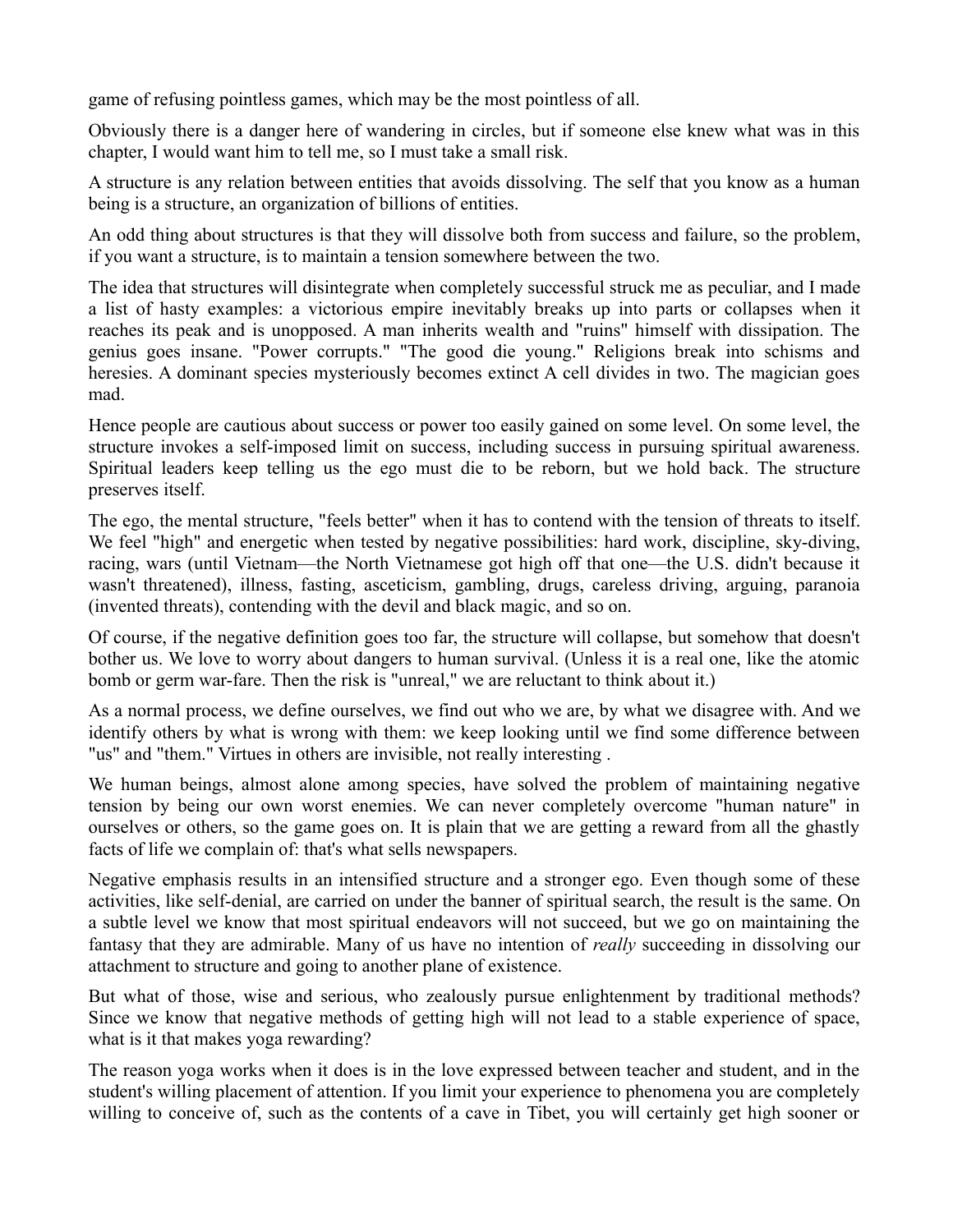later.

But as soon as you walk out of the cave, you will find people behaving just as they did before. And if you are not willing to be the cause of their behavior, and love them as they are, your vibration level will drop. And then you may preach about how evil the world is, how corrupt cities are, how sinful people are.

Insofar as we are seriously concerned about evil, not just as a negative-tension game, we should see that we need not be concerned with evil as a *physical* manifestation: it is that such manifestations have their source in space-level concepts that exist in timeless possibility. It is as a *concept* that evil is real and is always within us. If we cannot learn how to deal with it on earth, we will be plagued with it even in heaven.

Even if you are not just testing your structure, the *motive* for purifying yourself —that you feel spiritually impure—will prevent any genuine gain until you learn to love the impurity you started with. Can any being seriously think that he is going to pass through the infinity of time without ever making another mistake?

Quite often a flash of enlightenment will give you this message: Go back to where you started and learn to love it more.

There is another handicap to conventional methods of self-elevation: if you identify with a status system of spiritual values, it can produce unloving snobbery towards your brothers. The justice of our relations is exact, and if you are unloving the results will manifest explicitly. You may then complain, "If I'm working so hard to be pure, why do these things happen, why do people hate me?" But there is no purity greater than love, even when it is corrupt and unwashed.

The positive way to define your ego is to be one with the cause of it: love it the way it is, then freely choose whatever behavior feels good to you. You won't blow away; you can experience your present structure as a space-level interaction, and then go higher only if you want to.

Changing your vibration level, raising your love level, is the only action that results in a real change for the better. Group encounters, sexual freedom, revolution, yoga, diets, asceticism, rock music, dope, all means are dependent on your interest and creative power to be effective. These are all good games, but don't try to force yourself past the time when you are really interested. They work only while your attention to them is aroused. And when they work too well, too successfully, you are likely to "lose interest." When you feel your structure turning into energy and then space, you are likely to pull back, unless you accept what is happening and stabilize at a new level.

There really are more loving games than improving yourself or reforming other people, or otherwise using negative tension to harden your structure.

Keep in mind that your survival does not depend on any structure. You are a unity, an entity just like all the others in the universe. When you ain't got nothing you got nothin' to lose.

There isn't anything "wrong" with using negative events to define your ego, as long as you do it consciously, because you want to. The only wrongness in any activity is being withdrawn from awareness of what you are doing. We can play these same silly games with a lot more pleasure when we are aware of what we are really doing.

When you offer people spiritual solutions —or solutions of any kind for anything, for that matter—you are asking them to give up what makes them feel active, alive, defined— their ego structure. Be careful —*it's dangerous!*

Well, just for starters, take it that every human being is a perfect whatever-it-is right now. Every state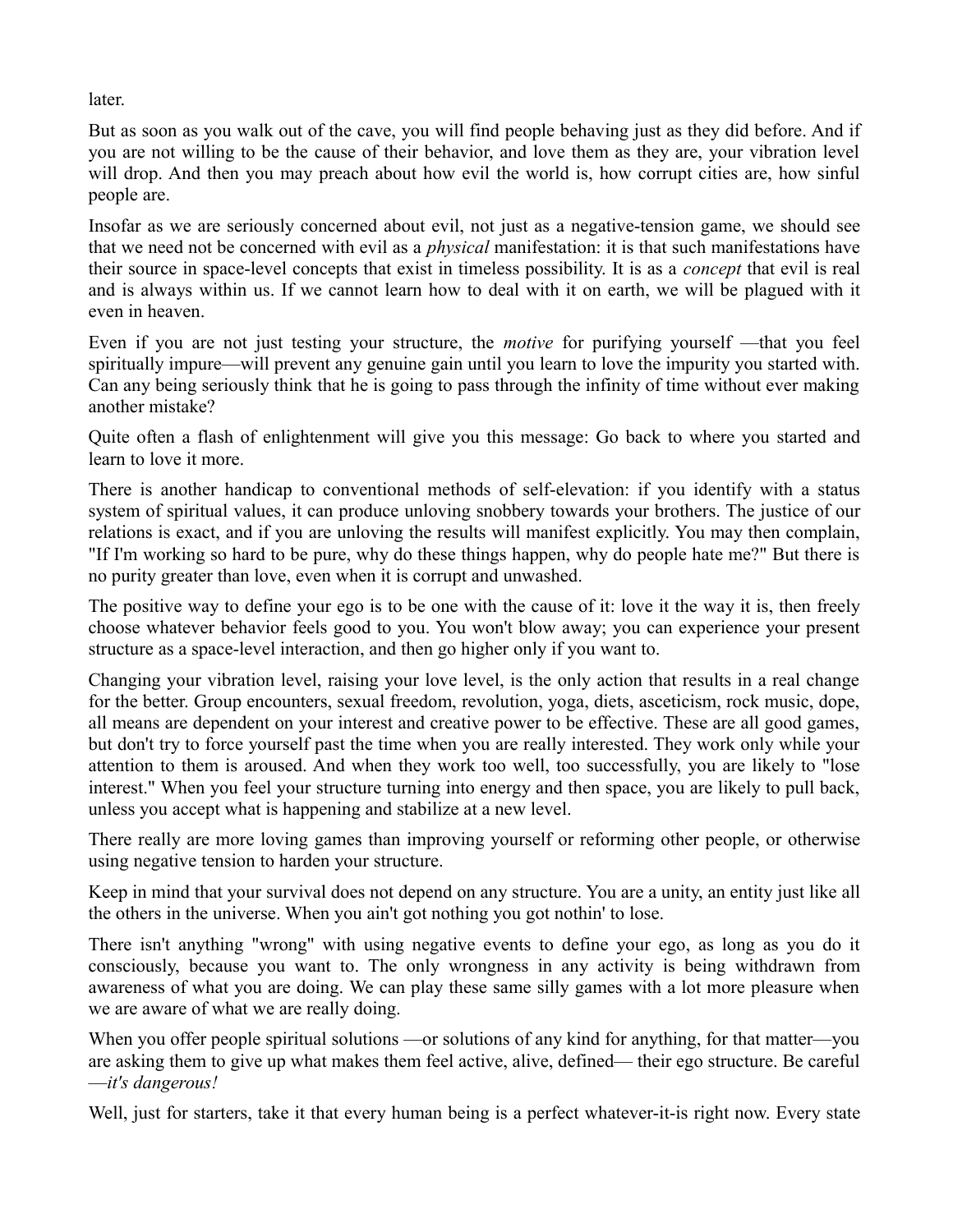of consciousness is perfect and complete, and does not need to be changed. And every change of consciousness is perfect and complete, and does not need to be static.

I have tried to cover all the possibilities at once with a couple of maxims:

*Whether I am conscious of it or not, I am one with the cause of all that exists. Whether I feel it or not, I am one with all the love in the universe.*

## **Time and vibrations**

We can vary our experience of time by changing our vibrations, just as we alter our perception of the rest of the physical universe. Our concepts, feelings, and limited relations have beginnings and endings in time, but we do not. On the space level, when we are completely expanded, the time is always now.

When you look at a lake, there is no water in your mind. Put another way, the awareness of a hard object has no hardness in it. The awareness of confusion is not confused. The awareness of insanity is not insane. The awareness of the passage of time takes no time, there is no time in it.

We "measure" time by the compulsive repetition of interactions on the mass level. And the more expanded our consciousness, the less compulsion we are involved in. Our subjective awareness of time is often at variance with the clock.

Many of us by now are familiar with distortions of time when high on marijuana, and of course the stronger psychedelics go to greater extremes. How does this happen? A brief guess at the sources of the time experience is highly worth while, because it suggests how practical it is to look to your own vibration level before reacting to what you think is an external reality.

Think of perception as a kind of radar: your wave goes out and bounces back from an object. Needless to say, the facts are more complex than this illustration, but it's close enough to serve.

Let's say someone is shaking a table and a cup is starting to slide off. If your perceptual vibrations are very slow, your waves will give you one message about where the cup is when it starts falling, another flash when it is halfway to the floor, and another when it hits. But if you are vibrating quickly, you will get many messages as the cup starts to fall, telling you the direction it is going, and you will feel as though you have plenty of time to reach over and catch it if you want to.

Note carefully that when your vibrations are slow, events seem to happen fast, and you will feel that events are happening too fast for you to control them. And you may therefore feel impelled to try that much harder to exercise control. You may try to establish habits of orderly behavior, and you may resent disorderly people. This is one origin of the power trip. You may try to get away from disturbing events by moving to the country, or turn off your consciousness with hard drugs or liquor.

But the faster you are vibrating and the more messages you get back from your environment, the slower events will appear to be happening, and the more you will feel you are in control. The more you love, the faster you vibrate, then the less need you feel to control anything, and you are not fearful of change and variety. You experience everything deeper and slower and more lovingly.

The higher the ratio of expansion to contraction in yourself, the more expanded and loving you are, the faster you vibrate.

The secondary reality is useful in the sense that it will always give you a clear picture of your vibration level. If the world looks beautiful and safe, you are vibrating fast; if it looks gloomy, dull, or frightening, then you are vibrating slow, and you need to love yourself for vibrating too slow.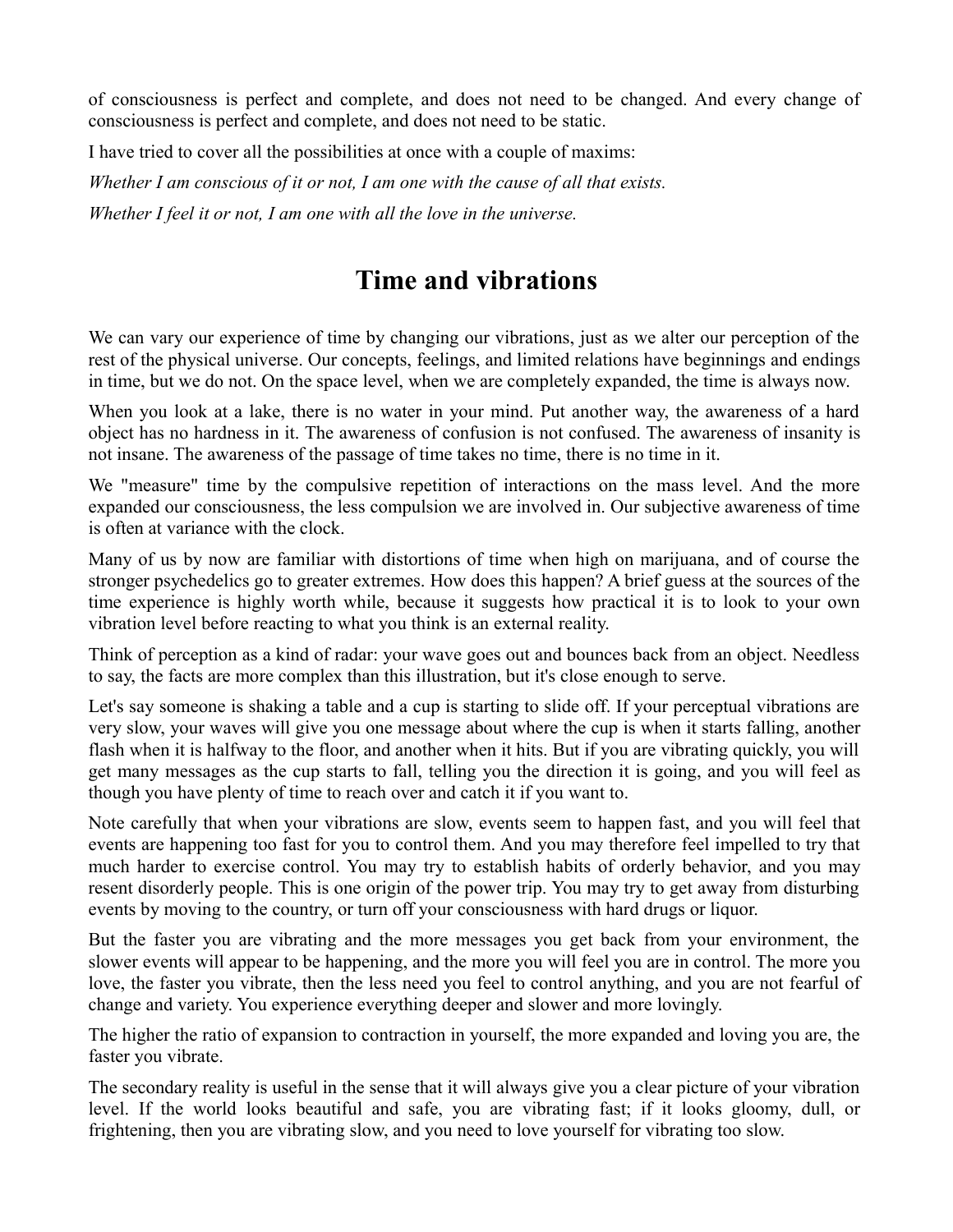Inside yourself or outside, you never have to change what you see, only the way you see it. It is useless to try to escape any difficulty by contracting your consciousness. You will have to climb back up any hill you roll down, you will have to do it sooner or later, in this lifetime or another, because our true nature is beyond time.

Never pull your attention away from a scene impulsively because it looks ugly, unpleasant, or painful.

Make a conscious decision, the words are enough, to love yourself for seeing it as revolting. If possible, keep your attention on it until it turns beautiful, or at least until you are indifferent to it.

You don't have to go looking for bad scenes to test yourself, or remind yourself of all that is wrong in the world, but once a scene manifests itself in your presence, become as fully aware of it as you can.

Staying with it is important. You may hide in your room or leave the city, but *you* as an entity will still be stuck on a low vibration level of denial if you pull away suddenly. It will seem like the strangest of coincidences when, having withdrawn your attention sharply from one unpleasant scene, you keep running into others like it. That will baffle you, and keep happening until you come to an unpleasantness you can tolerate or love, and your vibrations go up.

Look at it, love it, and *then* get away! It's all right to channel your attention to what is pleasant for you. What else is freedom for? And as long as there is free will, there are always going to be some beings creating vibrations you do not like, no matter what level you are on. The point is to take your leave in a way that doesn't hang you up.

After a few experiences with loving weird events, you will be tuned in enough to get early warning when someone is likely to rip you off or otherwise stir up bad vibrations, (when the cup is starting to fall, so to speak,) and you will be able to make the right moves before it gets too involved.

Don't feel that it is "unspiritual" to perceive unwholesome possibilities in other people: it isn't paranoia if the object of your fear is real.

It's just carelessness karma if you ignore early warnings. Keep your mind open and unresisting to any possibility: that's what gives you the information to keep evil from manifesting in your life. Pay attention, here and now. It's all right to say No.

No matter what others are doing, you are the only one who is responsible for what happens to you. There is nothing in the external event that in the least way determines your feelings and experiences: your life is entirely governed by your vibrations, what they tell you and how you respond.

The slower your vibrations, the more unpleasant your life: you will contend with more conflict, mass, and pain. Events will happen too fast for control, yet time will seem interminable because you can see no way out.

But when you raise your vibration level, you can neatly sidestep collisions, both psychic and physical, and quite literally change the world for the better. Love is the strongest magic of all.

When you learn to love hell, you will be in heaven.

# **Going through changes**

If nothing is holding us down to the physical plane, then what's holding us? Why are we attached to structures? Why do we stick to our vibration level? Why do we fear change?

To answer these questions, let's start at the top once again. There are a lot of words for how it feels to be completely expanded: total awareness, completeness, freedom, love, ecstasy, certainty, stability,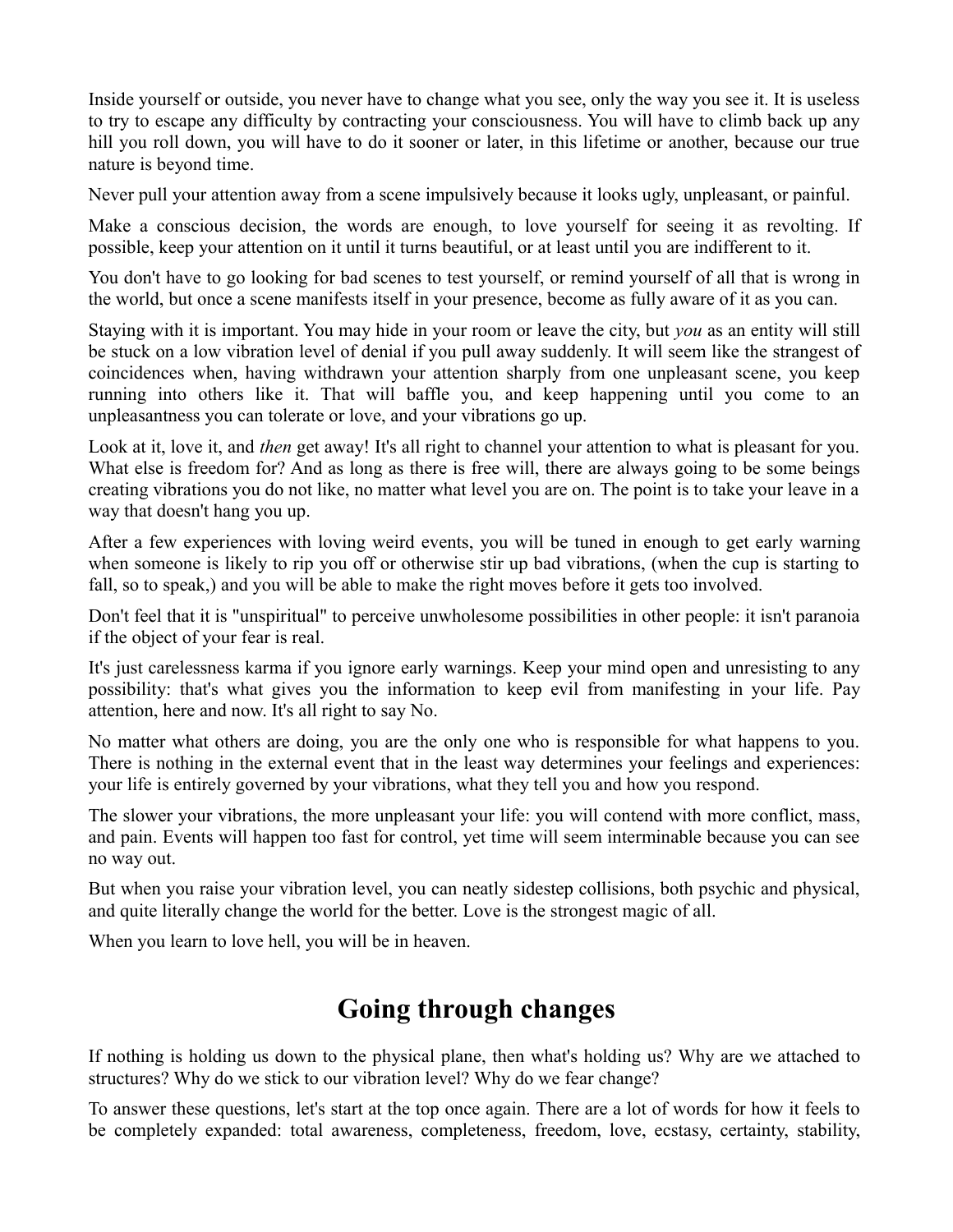supreme intelligence, compassion. I think it will be least vague in this instance to discuss our interactions in terms of stability.

Absolute stability exists naturally at the space level, because *all relationships are persistent to the degree that the beings involved have the same expansion.*

But on the more contracted levels, where there is by definition some withdrawal of awareness, we accordingly have less control over how long the stable condition lasts. And when we are relating to beings whose vibrations are higher or lower than ours, we feel unstable and uncertain.

In an unstable relationship, we have basically two ways to go, regardless of the subtleties of the changes: one way is towards stability, reaching a common level of vibration, the other way is towards disintegration, getting so far apart in vibrations that we are no longer aware of each other at all. Since we are uncomfortable in the presence of vibrations higher or lower than our own, we tend to make certain "natural" responses. If the other person is lower, we will generally try to get him up to our level, to help him and cheer him up. But if the other person is higher, we will often, at first, try to bring him down and get him to lower his vibrations. Note that when you try to help someone you are working against his natural, perhaps unconscious effort to bring you down. The lower vibrating person (and this could be any of us depending on the circumstance) will appear to be draining the energy of the higher person, often with the best moral and social motives. This effort can take the form of exaggerated praise, sly pokes disguised in polite words, pleading for help with problems, showing fear and depression, freaking out, starting an argument, quoting better authorities, and a thousand other forms, all the way down to putting the higher person in prison or killing him.

On the other end, if you are faced with such behavior, the remedy is to keep on out-flowing love, to have no resistance in your mind. The lower vibrating person may reach farther and farther to bring you down, but when he finds you will not come down, when he senses that you have no internal resistance to him, he will have to rise to your vibration level to feel stable and comfortable, it is too painful to stay where he is. And he will rise unless of course he goes the other way, and disintegrates from the relationship. You are not, however, obliged to wait him out: if you sense that he is not going to do anything but try to bring you down, you are free to effect the disintegration when you choose. In current language, just split. Don't dwell on it, and don't feel guilty about it. It's in the natural order of things.

If you are going to take psychedelics or meditate and open yourself to communication with beings on higher levels, you should be aware of the implications of these automatic interactions between vibration levels. You are likely to feel overwhelmed, driven, compelled, degraded, full of psychic terror (the bummer) until you drop your resistance, expand in love, and move up to the vibration of the higher beings. They have no intention to scare you or test you, it's your own density that is making you have those feelings.

Anything that really frightens you may contain a clue to enlightenment. It may indicate to you how deeply you are attached to structure, whether mental, physical, or social. Attachment and resistance are appearances with the same root: when you resist by pulling away your awareness, the emotion is one of fear, and the contraction is experienced as a pull like magnetism or gravity; that is, attachment.

That is why we often fear to open our minds to more exalted spiritual beings. We think fear is a signal to withdraw, when in fact it is a sign we are already withdrawing too much.

Here are some lines that have made me feel good, both in times of emotional turmoil and in meditation:

*I am nothing, I am empty, I am silent.*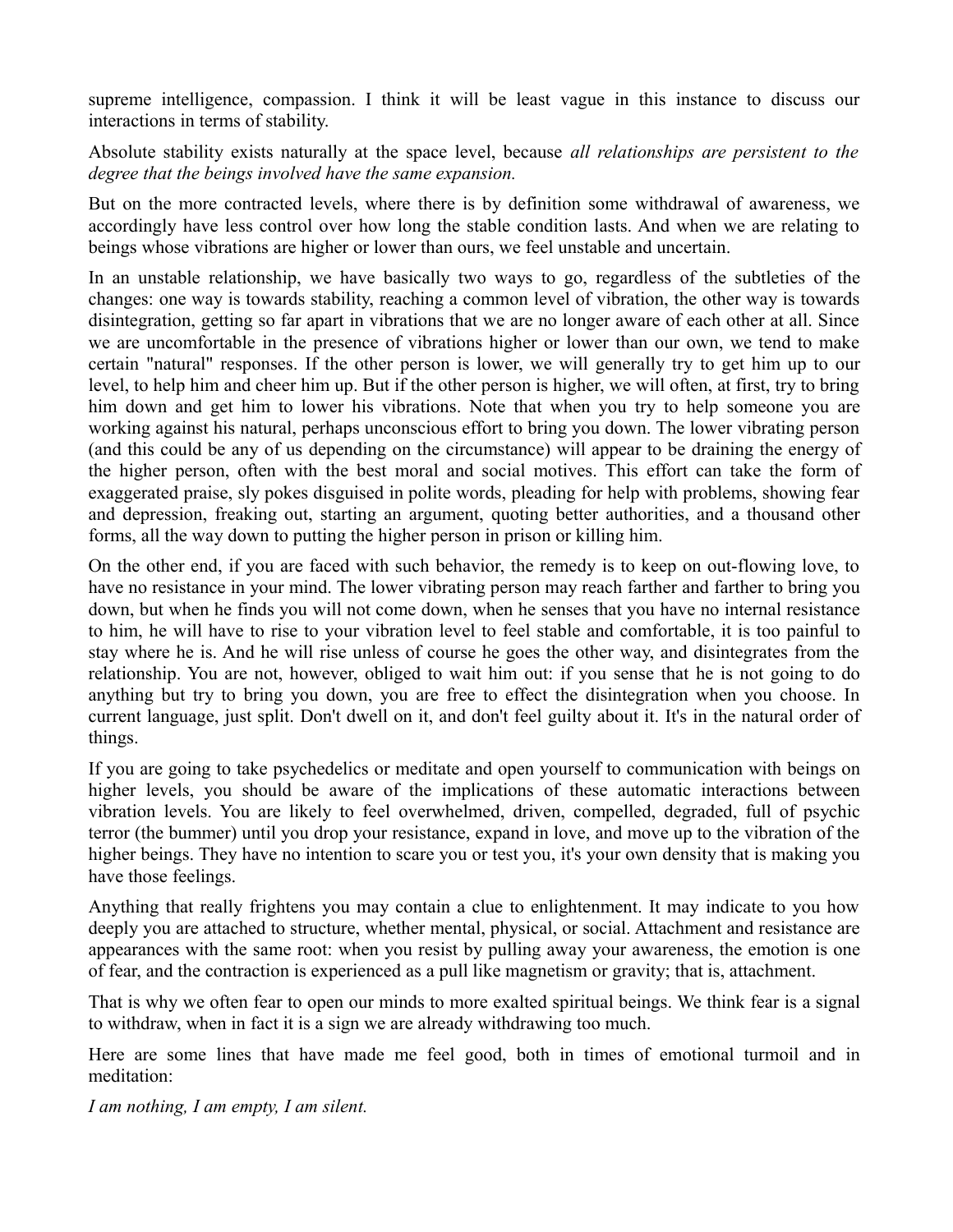*I have no resistance to the vibrations of other beings.*

*I have no resistance to the expansions and contractions of other beings.*

When we are afraid to see what is higher, we may then try to buy a feeling of safety or power by keeping our attention on what is lower. This process takes many forms in human life.

Charity conceived as an impulse towards those lower than ourselves often has unhappy results. Many of our impulsive feelings have their source in erroneous assumptions about the status of other people. There is nothing wrong with feelings—the feelings on the space level are incredibly rich. But it is wise to pay attention to where our feelings are coming from, and where they are leading us. We may be seduced by a feeling of freedom, power, or amusement by relating to those we think are weaker; or we may recoil from the fear and depression we feel in the presence of those we consider stronger.

The principle of equality is a safe guide, both in saving us from foolish condescension to disturbed people, and from self-limiting awe towards superior people.

The solution to all our push-pull tensions is to treat everyone, every being you recognize to be alive, as equal to yourself. Always look deeper than any evidence that you are unequal. If another person displays great wisdom or genius, produces great paintings, or even inflates himself to writing books of advice like this one, just DON'T BELIEVE it is any evidence that his potential is higher than yours. Know that anything he has done, you can do—not in the sense of debasing him but of elevating yourself. Don't "admire" him excessively—that separates you. Let him be what he is, love him as your brother, enjoy what he produces, treat him as an equal. And whatever you see on a psychedelic trip, just say, *"I'm equal to that; we are all equal to that."*

On the other side, if a person displays sickness and insanity, degradation and emotional distress, helplessness and despair, just don't believe it is any evidence that his potential is lower than yours. Know that anything you are doing, he can do. Don't blindly agree with his game; don't react as though what he is doing is real. Let him be what he is, love him as your brother, have compassion for him, treat him as your equal. Begin with the knowledge that he can bring himself out of it. Don't ignore him necessarily, unless you know that he has been running the same movie over and over and are bored with it. Your attention is always life-giving; it will make him feel stable and loved, and he can go up from there *if* he wants to. You can even tell him in words that you don't believe his game: do it while you are bandaging his wounds or feeding him or giving him money. Don't act superior to him: you aren't, you're his equal. Ignore the sin and love the sinner.

It is not a personal affront to you when someone is being discordant, it is a measure of his pain. He's showing you how much he hurts, and how much compassion he needs. But keep in mind, too, that not all victims are innocent. In a certain karmic sense, no victims are innocent, but that doesn't mean we shouldn't help them, for it is our fate to exist in a relation to them, and how we behave determines our own karma. But we should give help in a way that does not extend our attachment to low vibrations. That means we should give what we would expect to get, good or bad, in the same circumstance, and begin with the knowledge that all beings are equals.

While we still believe there are people greater or lesser than ourselves, we will tend to hang on all the more tightly to our current vibration level, we will be fastened to the people who make us feel at home. We will be stuck with our ideas, our emotional habits, our jobs, our bodies. We will be afraid to change because we will fear the unstable experiences we have when we try to reach a "higher" level. We will be afraid of falling to a "lower" level if we let go of our current stability.

Once you begin to behave in the knowledge that no being is greater or lesser than you, then you are free to change, because you will feel stable no matter what level you are on. You will feel calm and sure of yourself with or without a body, with or without a job, a brain, a book to read, or a book to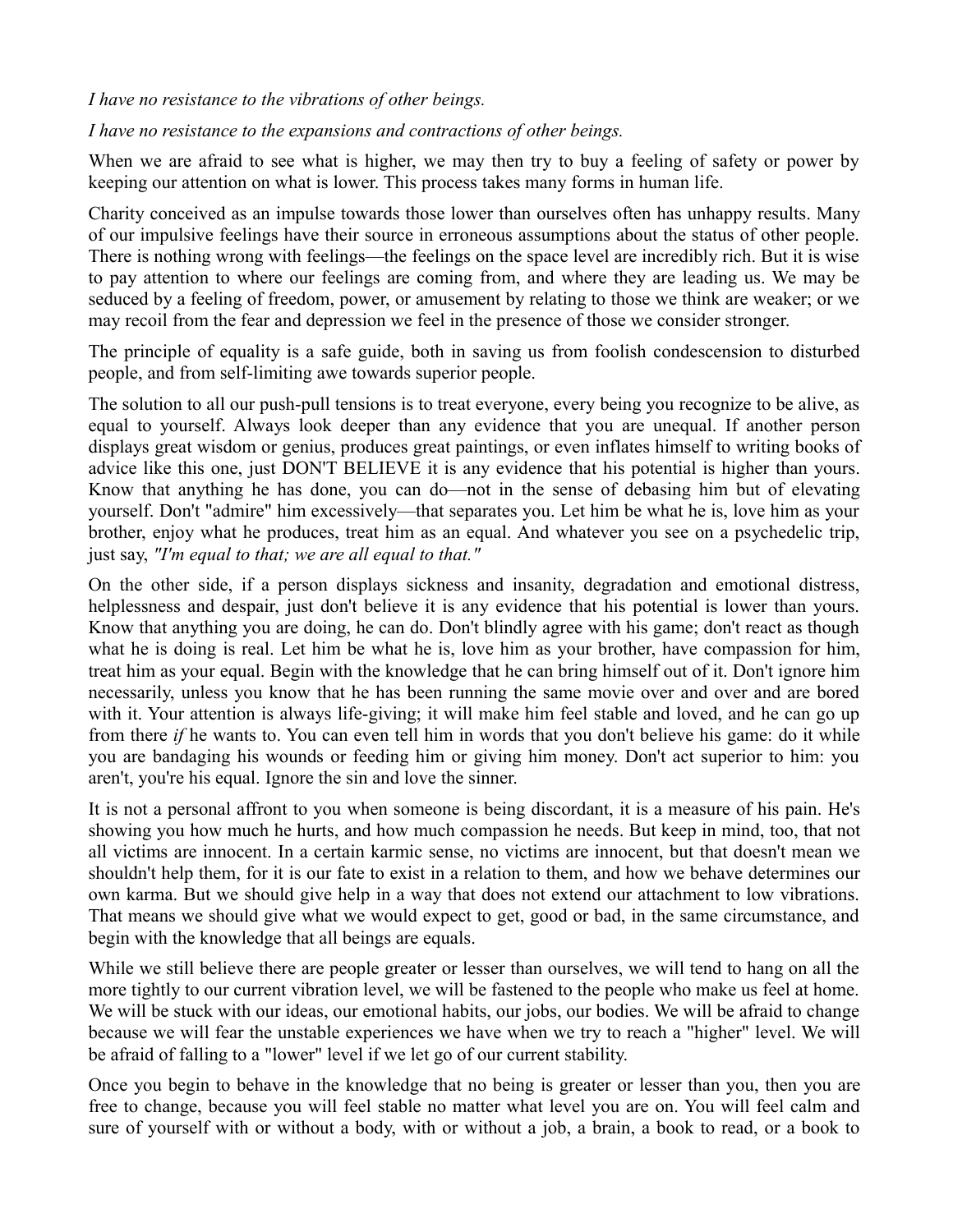write.

Withdrawing awareness from the expansions of others, and keeping attention on the contractions of others, fastens us to the world of matter. It is reassuring to know that this process, which got us incarnated in bodies in the first place, is also happening in our daily lives, and can be reversed very easily, starting now.

It is a nice truth that the way that will relieve your woes on the physical plane will also take you to the highest spiritual realizations. And the way is simple: *No resistance.*

# **What is real?**

The concept that we live in a universe of equal beings can make sense of all religions, and can contain all metaphysical attitudes. It is the easiest raft to discard when we reach the other shore that is no shore. It can tell us how to live on this plane, it can integrate our scientific knowledge, it can show how our physical existence is the expression of spiritual laws. It gives us an absolutely confident understanding of what is true and what is real.

Equal and unique live beings are all that is fully true and real in the universe. We *are* the universe.

We experience the deepest sense of reality only at the highest expansion in perfect love. On lower vibration levels, we see other beings relating to each other in a way that is not entirely true or real.

For a down-to-earth example, let us consider that the people in an audience are real, but "audience" is a name for something that will disappear when the people go home. In this sense, the audience is an illusion: a temporary, partial and limited reality—it has no independent, causative existence.

We can construct a statistical probability about how the audience will behave, but each member is free to come and go at will, just as the atoms forming our bodies come and go. It is in this meaning that we can say that the physical universe, including our bodies, is an illusion.

We are real: the beings participating in the universe—us, the particles in the atoms, the energy and space beings, all are real, all are equal, all are of one kind.

But the relationships, groupings and massings are illusory as we see them from any given vibration level. Thus, as the audience is formed of people, illusions are formed out of real beings. Indeed, there is no other way to form an illusion except by using what is real, there is no other material around.

However, rather than speak of the world as illusory, which can be interpreted as a license to steal and be otherwise unloving, and can only be annoying when you feel stuck where you are, it is better to call it a secondary reality. The world is real enough when we are vibrating within a particular range, but *only* while we are doing so.

Facts are limited truths: the way relationships between others look to us when we have limited our own awareness and love, or when they have limited theirs. But facts have roots in the truth: we may have only a limited view of the beings involved in what we see as matter, but those beings are real, they are self-determined and are acting in harmony.

However, we don't need facts to be wise and loving. Different sets of facts are real at different vibration levels. The truth is the same for everyone, the facts are always a little different for everyone.

Facts are certainly fascinating, like gossip: who's doing what to whom, what's doing what to what. Of the gathering of facts there is no end. Sometimes we feel that if we had enough of them, we could get at the truth. Sometimes we madly try to deny them even though we are attached to a vibration level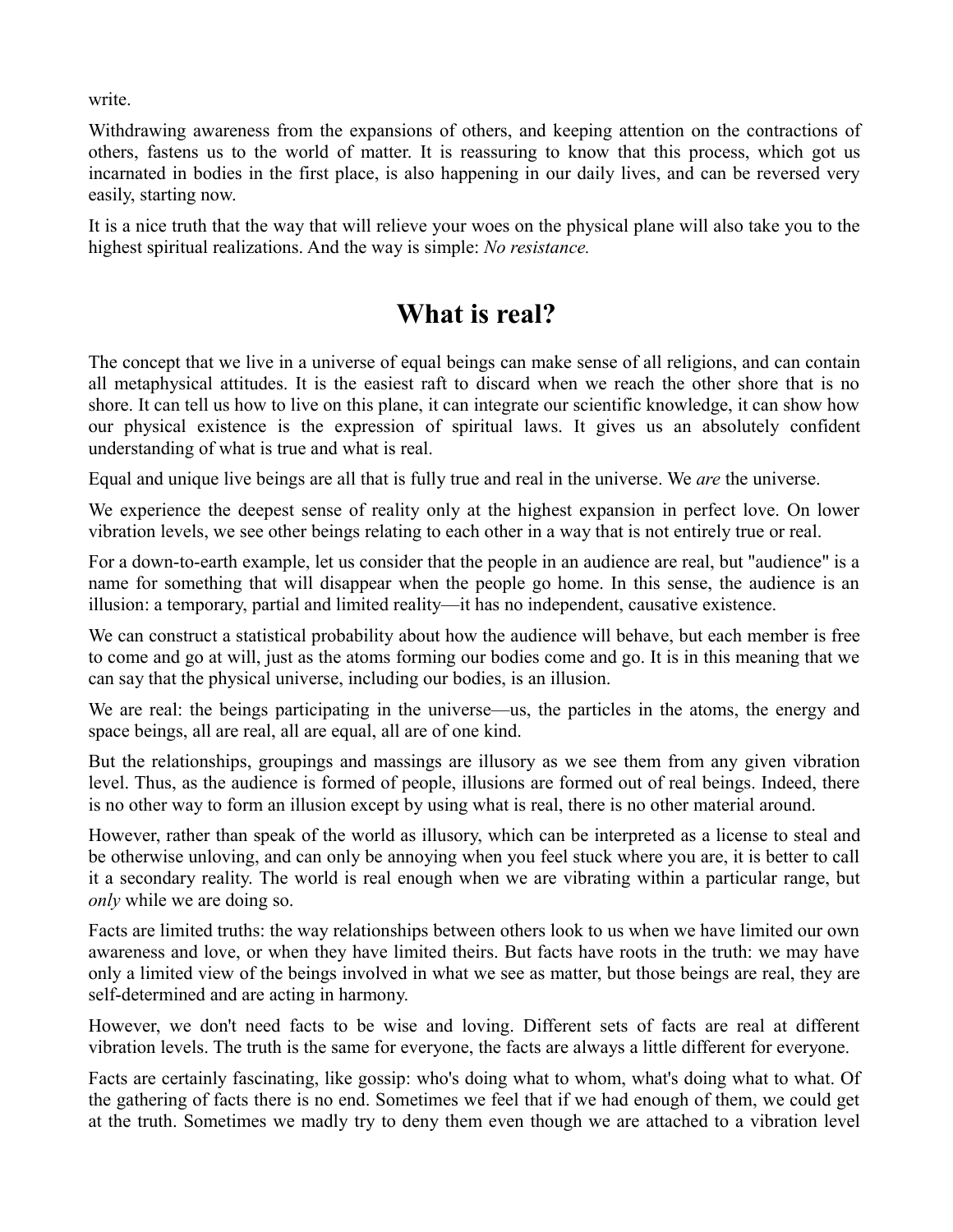from which they will not disappear.

Illusions, facts, are reliable to the extent that they have truth in them, but they are also somewhat delusory.

Delusions are denials of the truth. If we use the physical plane to deny higher reality, we are deluded. But if we deny the reality that is in the material world, we are deluded also. We cannot rise above the physical plane by denying its reality: we must love it and affirm the reality of the live beings who form it.

Some of us grow discouraged with spiritual efforts because enlightening experiences don't always help us handle the facts of physical existence any better. We may even mess up more: an LSD trip may show us how vaporous the world is, and then we get annoyed because hard, mass-level reality is still there when we come down.

Enlightening experiences can help in dealing with facts by showing you that you are a completely flexible whatever-it-is, capable of existing on many different vibration levels, both within and above the physical plane.

Once you know that the facts will be different on every level, you are less likely to fight the facts of any particular plane. As your awareness opens up, you will be able to choose the level you want, and you will have more enjoyable facts to deal with.

There is no being in the universe more powerful than you, but there are also none less powerful than you. This should be the starting point of all your behavior towards other people. I often say to myself: *Let my intentions not attempt to contradict the necessary laws of our relations as equal beings.* (A long sentence, but I do say it.)

Since every being is self-determined, you cannot change anyone else's vibration level against his will, nor are you obliged to. You cannot in reality hurt or help others without their agreement to play the game, nor can anyone hurt or help you without your agreement.

Indeed, your perception of others is colored by your own limited vibrations until you reach the higher levels, so you have no way of knowing exactly what it is you are trying to change. On the other hand, you do control your own vibration level absolutely, and that's all the freedom you need to govern your own relationships and experiences.

You are free to be anywhere you want to be in the world that is real to you now. And beyond that, you are capable of being in any time, on any vibration level, in any system, with whomever you like.

Regardless of how trapped you feel, how weighed down by one day after another, your fundamental freedom is not affected.

If you look at your environment now, you may see a great deal of "reality" that makes you feel secure even when it hurts or tires you out. It's all right to hold onto that while you think this over. Nothing is going to happen unexpectedly just as a result of reading about how free you are.

In any case, you're never alone—there are many beings aware of you at all times, loving you, ready to make you feel it whenever you are ready to open up to it, taking care to see that you don't get in too deep, encouraging you to love yourself.

The world you see is in truth a reality of convenience—in a sense, the universe will compassionately arrange itself into anything you need it to be to work out your preferences. You have an infinite choice of worlds to live in.

You are also free to live according to many different cosmic plans. The fact that you can choose doesn't make any one of them less valid. You may live in a universe in which there is a God at the top, with a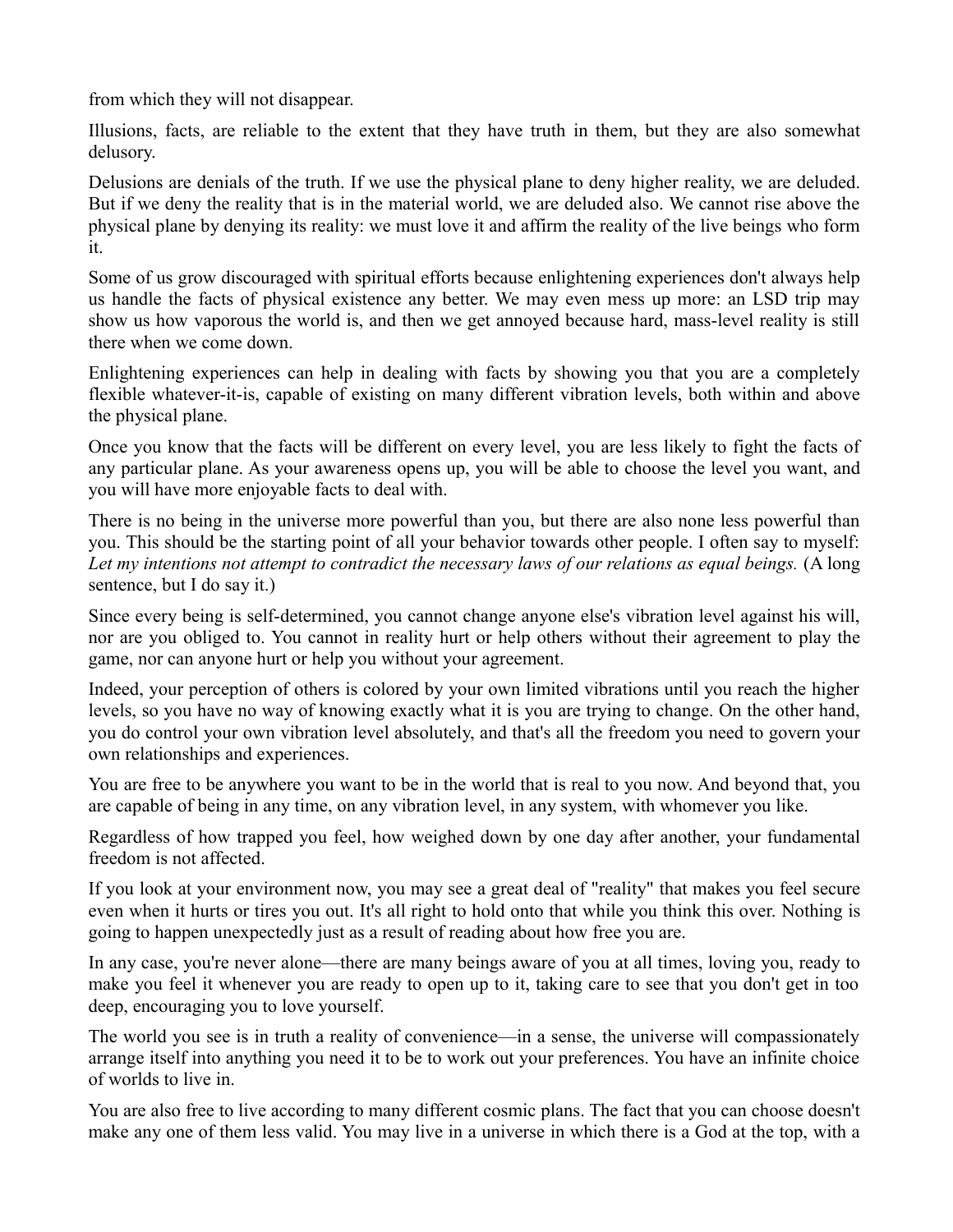hierarchy down to souls in outer darkness. Or a materialistic world in which you experience no life after death, just a complete wipe-out of the past. You may have a heaven and hell.

Whatever your choice, whatever vibrations feel right to you, you will tune in and stabilize with others believing the same thing. On the space level, like usually attracts like.

You can tune your vibrations to Christ consciousness or Buddha consciousness and experience supernal compassion. You can tune yourself to black magic and live in a world of weird shapes and violent forces. You can tune in on Mickey Mouse or Mr. Natural in the cosmic comic book. You can become one with the Divine Mother and dwell in incredible sensuous luxury.

You may have all these experiences and more when you meditate or take psychedelics. You may not remember this book then, but you will be able to remember two words: *No resistance.* These two words apply even more importantly on those levels than on this one, if anything. Remember them especially when you are dying.

Since we aren't going anywhere, with stability, any faster than our love will take us, and we have to love it where we are first, there is something to be said for not getting too ambitious about the infinite possibilities.

But it's nice to know that there is more to it than what you see in front of you now, and that you can experience your present reality on much deeper levels of pleasure and ease.

## **How you get there**

There are many paths to enlightenment. Some of us who have expanded to a degree of illumination have thereafter preached the dogmatic certainty of one particular path.

But enlightenment doesn't care how you get there. And if you aren't going to be thinking about it in paradise, then don't worry about it now.

My suggestions intend only to show why you must actually do it yourself. Act from what you know to be true. My own attitude, arrived at with an excess of labor and doubt, is that I will not settle for any path that makes it difficult for most people as I know them to be, or perhaps excludes them entirely for lifetimes to come.

For myself, I must take the path that is available to everyone. When I get there by LSD or other paths, I find myself coming back to help those who are not spiritual athletes. By taking the path open to all, I will know that those who have stayed behind are doing so of their own free will, and I won't have to come back again.

As there is perfect enlightenment, so there is a perfect means to enlightenment: a simple path that is available to every being in the universe *all the time.* Love is the perfect means to enlightenment. It is available at all times to every being: nothing, no one has the power to stand in the way.

And as soon as you choose to take the path that is available to everyone, that's it: you are *on* the path that is available to everyone.

This book revolves around the hypothesis in the first paragraph of Chapter One, but let it be clear that I have many times actually been in all the states of consciousness discussed, as have many other human beings. I'm not just guessing. These states are no farther from us than a breath of air. And often I have had to let go of this concept itself, and can therefore say with confidence: Go beyond reason to love it is safe. It is the only safety. Love all you can, and when you are ready all will be shown to you.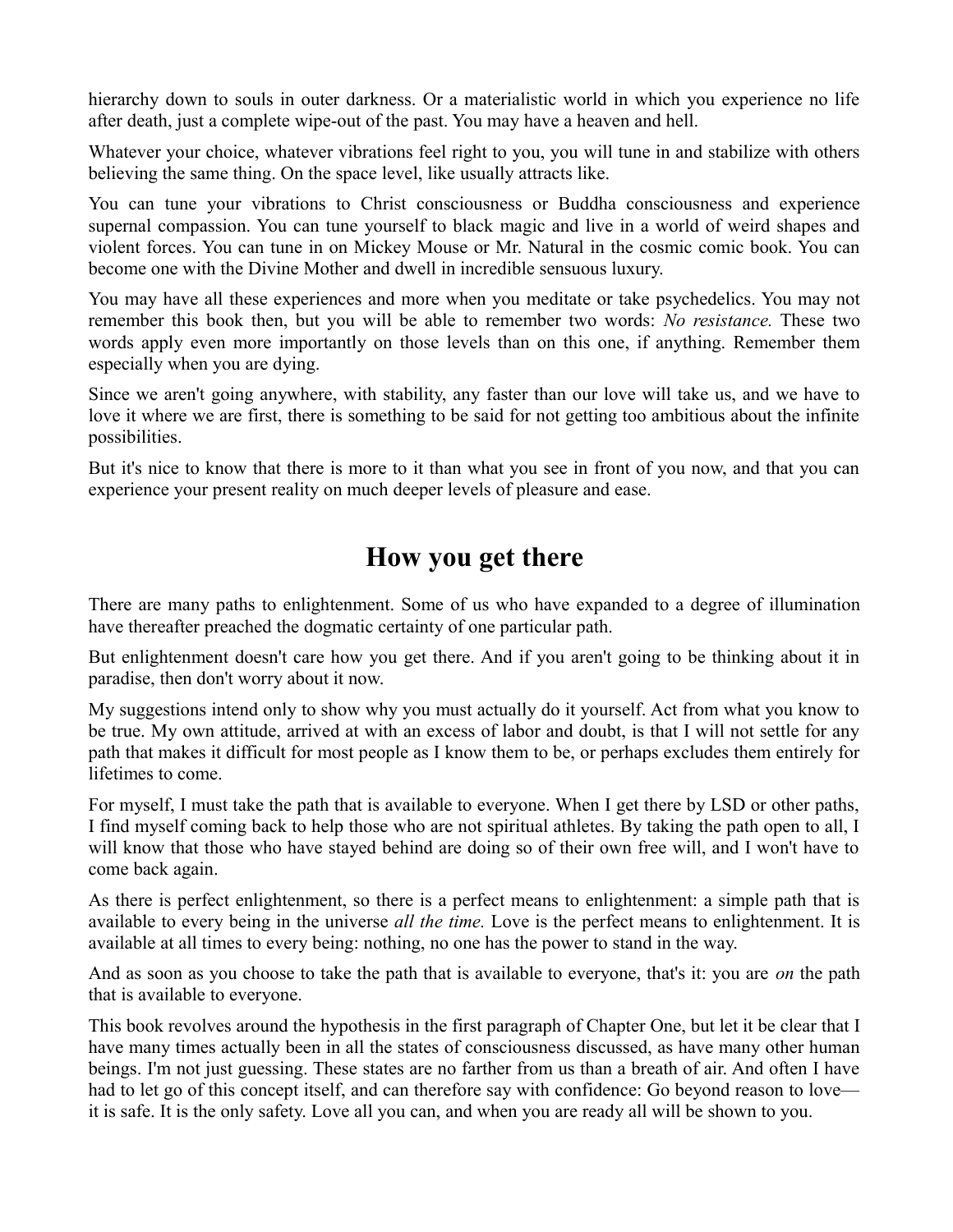The state of mind that most needs enlightenment is the one that sees human beings as *needing* to be guided or enlightened.

The sin that most needs to be loved and forgiven is the state of mind that sees human beings as sinners.

Those of us who arrive at a flash of space through a negative emphasis may try to comfort ourselves that we are on a Bodhisattva trip, coming down to help others. But we should be then even more discriminating of our motives.

Every person who allows others to treat him as a spiritual leader has the responsibility to ask himself: Out of all the perceptions available to me in the universe, why am I emphasizing the ignorance of my brothers? What am I doing in a role where this is real? What kind of standards am I conceiving, in which so many people are seen to be in suffering, while I am the enlightened one?

These questions came to me with a great shock, and this is one way I might answer for myself: Everything that is happening in your body is happening on an infinite range of vibration levels. If you love your lack of information better than I love this knowledge, then you are on a higher level than I. There is absolutely no external evidence that will tell me how much you love yourself, because I am seeing you with the limited vision of my own vibrations. In that sense, what I see is myself.

No matter how confused or stupid or unloving other persons may appear to us, we have no right ever to assume that their consciousness is on a lower level than ours. They may be realizing far deeper dimensions of love. The way we see them is an explicit measure of our own vibration level.

The very people we now see as vulgar, unenlightened, stupid, rip-offs, insane—these people, when we learn to love them *and all our feelings about them,* are our tickets to paradise. And that is all we need to do—love them. We may express that love or not as we wish, in any way we wish. It doesn't even matter how we treat them. But we must see them and love them as they are now, for we cannot deny them the freedom to be what they are, just as we must love ourselves as we are now.

Let us remember that each person is some kind of opposite of what he insisted on in the past or could be in the future. As long as we conceive of ourselves as limited beings, we are all the same distance from the center, whether we are good or bad, sane or mad.

If a man has some awareness of higher levels and knows that he is free to be anywhere in the universe, he may then seek to justify taking part in a physical game. The most self-flattering way to disguise his appetite is to see himself as a bringer of enlightenment, of purity, of virtue. No one, not even he, will question his motives and results: isn't he doing what he says he is doing? If others fail to reach his height, it's not his fault—and thus he keeps the game going forever. It's self-renewing as long as he is unwilling to see that his own vibrations emphasize the evil and ignorance he sees. The more he hates evil, the more evil there is to hate. The more he advises people to resist the material world the more he binds them to it.

And even these comments are the consequence of my own resistance to the "error" of resisting evil. This is a perfect example of how we are always guilty of what we condemn in others. What we see is always ourselves. It is useless to correct anyone's behavior. If he knew what he was doing, he wouldn't be doing it, true enough, but he is just as capable of knowing it as we are. If he doesn't see it of his own free will, is he any more likely to do so when we tell him? By denying him his freedom to be wrong, we are equally wrong. Giving others the freedom to be stupid is one of the most important and hardest steps to take in spiritual progress. Conveniently the opportunity to take that step is all around us every day.

Those of us who pretend to greater knowledge than our brothers, who report more enlightened experiences, have more to explain precisely because we know more.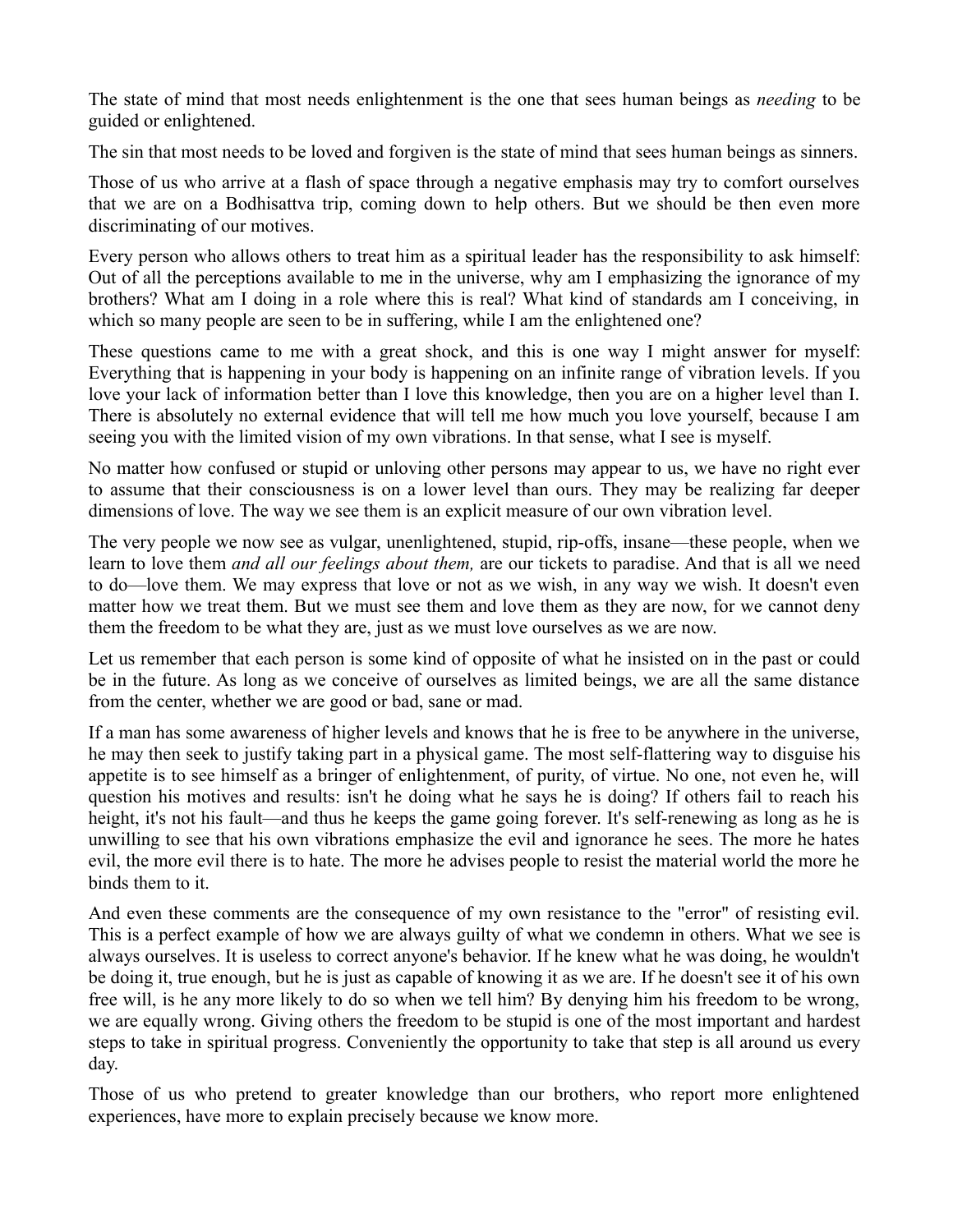This book is the description and education of my own ignorance. And beyond the information herein, I am trying to show how a human being can handle the kind of experiences I have had without laying strange trips on his brothers and sisters. Whenever we hand on what we are shown, we must do so with the same divine love with which it was shown to us. We are but channels of spiritual joy, and to continue to have it we need only be open channels.

If we always stand facing the higher light, like looking into the sun, our vision of the people around us will be distorted. But if we have the light coming over our shoulders, shining through us, we will see the beauty of others, we will be open to the light coming through all forms, and know the glory of the creation.

And I say it often: *Thank you, brothers and sisters, for letting my consciousness be in this place.*

While we have humility and pride enough to act on the knowledge that we exist in an infinite harmony, that we are neither greater nor lesser than any others, we can enjoy exquisite spiritual wealth and pleasures.

Let every jewel remind you of the diamond light of love. Know that the smallest kindness is a facet in the infinite jewel of enlightenment.

## **A Fable**

Once upon a time there dwelt an old King in a palace. In the center of a golden table in the main hall, there shone a large and magnificent jewel. Each day of the King's life the stone sparkled more resplendently.

One day a thief stole the jewel and ran from the palace, hiding in a forest. As he stared with deep joy at the stone, to his amazement the image of the King appeared in it.

"I have come to thank you," said the King. "You have released me from my attachment to Earth. I thought I was freed when I acquired the jewel, but then I learned that I would be released only when I passed it on, with a pure heart, to another.

"Each day of my life I polished that stone, until finally this day arrived, when the jewel became so beautiful that you stole it, and I have passed it on, and am released.

"The jewel you hold is Understanding. You cannot add to its beauty by hiding it and hinting that you have it, nor yet by wearing it with vanity. Its beauty comes of the consciousness that others have of it. Honor that which gives it beauty."

### **Even Lazier**

*A selection of reminders from the text:*

We are equal beings and the universe is our relations with each other.

What am I doing on a level of consciousness where this is real?

No resistance.

Love as much as you can from wherever you are.

Whether I am conscious of it or not, I am one with the cause of all that exists.

Whether I feel it or not, I am one with all the love in the universe.